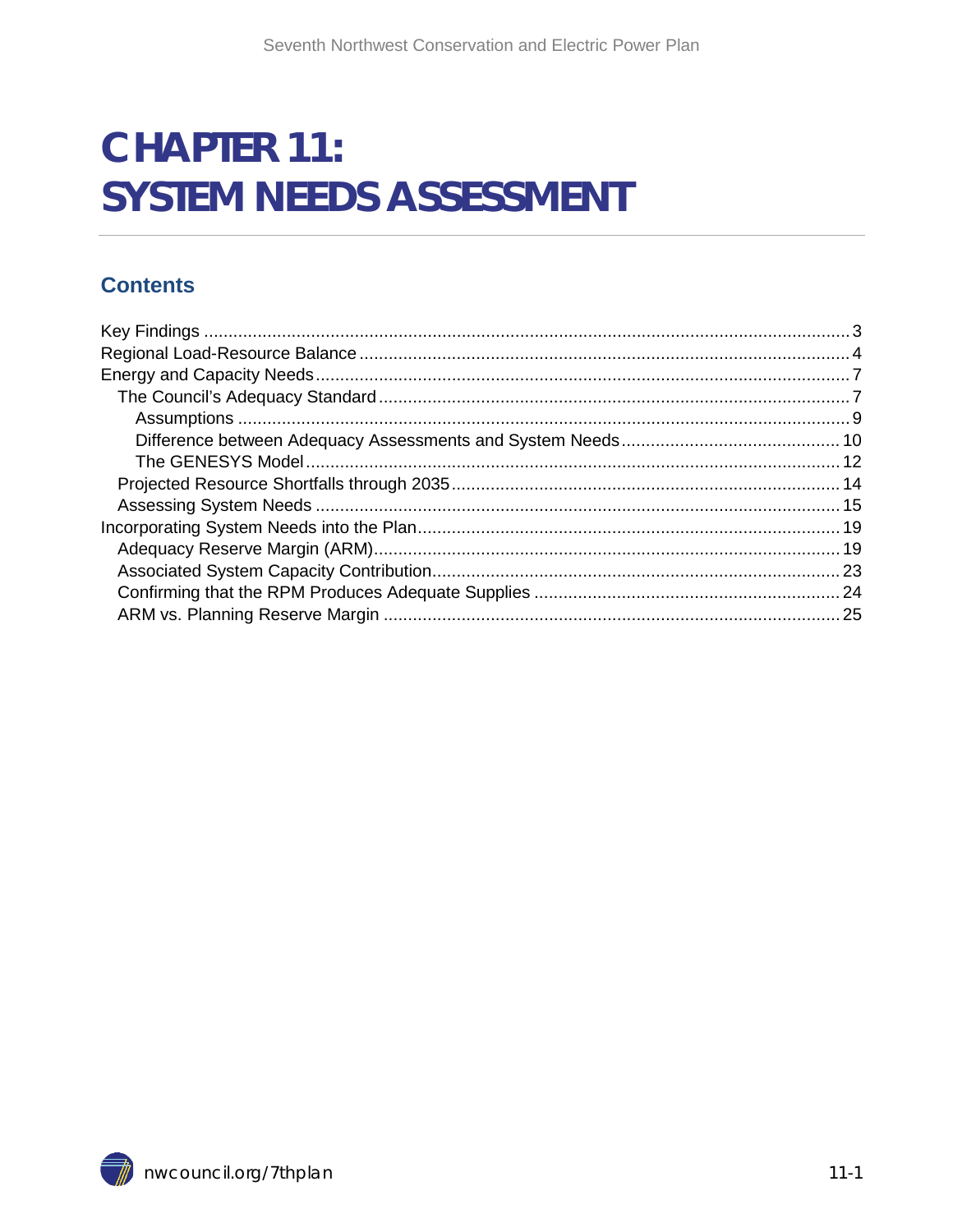### **List of Figures and Tables**

| Figure 11 - 1: Annual Average Energy – Frozen Efficiency Load vs. Generating Capability  5 |  |
|--------------------------------------------------------------------------------------------|--|
|                                                                                            |  |
|                                                                                            |  |
|                                                                                            |  |
|                                                                                            |  |
|                                                                                            |  |
|                                                                                            |  |
|                                                                                            |  |
|                                                                                            |  |
|                                                                                            |  |
|                                                                                            |  |
|                                                                                            |  |
|                                                                                            |  |
|                                                                                            |  |
|                                                                                            |  |
|                                                                                            |  |
|                                                                                            |  |
|                                                                                            |  |
|                                                                                            |  |
|                                                                                            |  |
| Figure 11 - 13: Example of Planning Reserve Margins from around the United States 26       |  |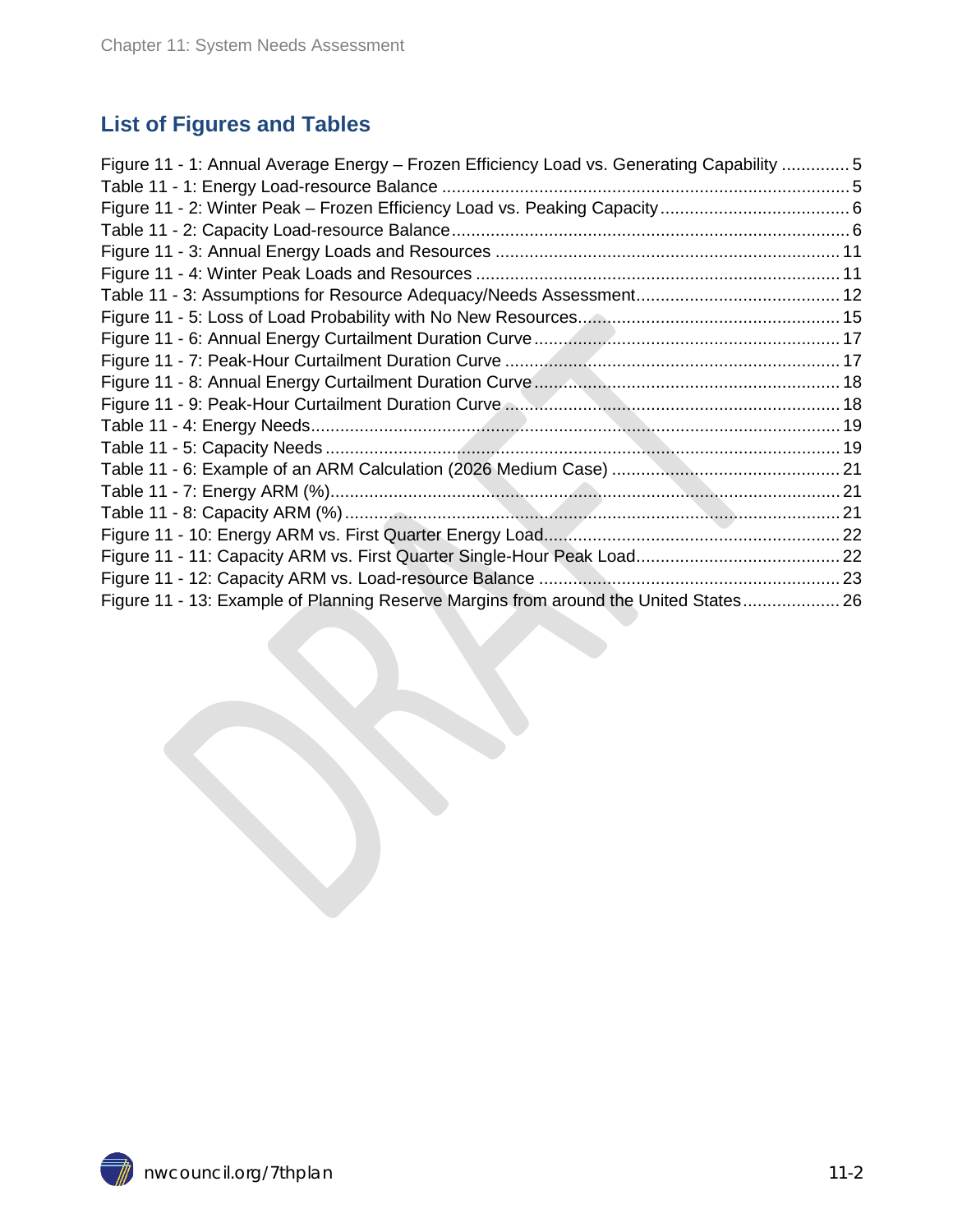# <span id="page-2-0"></span>KEY FINDINGS

Comparing forecasted load to resource capability for 2035 indicates that the annual energy supply will be slightly surplus under the low load forecast but 3,000 average megawatts deficit under the high forecast. The projections for peak-hour resource needs are more pessimistic. By 2035, the winter peaking capability will be 2,800 megawatts short of expected peak load for the low forecast and over 8,000 megawatts short for the high forecast.

However, this simple comparison of loads and resources is not an accurate assessment of resource need because it does not take into account the effects of future uncertainties and the availability of imports. A better way to assess resource need is to determine how much new energy and new capacity are required for each future year to ensure that it satisfies the Council's adequacy standard of no more than a five percent loss of load probability (LOLP).

In the long term, using this method shows a relatively small energy need of 55 to 800 average megawatts by 2035. The capacity needs are much greater, ranging from a little over 4,000 megawatts under the low forecast to about 10,600 megawatts under the high forecast. These results support the view that the region's needs over the past several decades have shifted from a focus on energy to one on capacity.

In the near term, the power supply remains adequate until 2021 when the Centralia 1 coal plant is expected to retire. However, if the load growth rate increases unexpectedly or if imports from California drop off over the next few years, the region could face an inadequate supply much sooner.

One of the key enhancements to the Council's analysis for the development this power plan is the improved linkage between the Council's adequacy model (GENESYS) and the Regional Portfolio Model (RPM). The Council's five percent adequacy standard from GENESYS is converted into adequacy reserve margins (ARM) for energy and capacity, which are then fed into the RPM as minimum build requirements.

Also from the GENESYS model, the effective capacity contributions for combined-cycle turbines and for energy efficiency programs are calculated. These values, referred to as the Associated System Capacity Contributions, are 1.3 for turbines and 1.2 for energy efficiency. For example, the effective system capacity of a turbine is 1.3 times its nameplate capacity. This phenomenon occurs because these resources are added to the regional power supply, which has a significant amount of storage. The interaction between these resources and the hydroelectric system storage results in a net gain in system capacity.

GENESYS feeds the adequacy reserve margins and the associated system capacity contributions to the RPM, which builds sufficient resources to meet the ARM requirement. In theory, every simulated future power supply that satisfies the ARM requirement should also satisfy the Council's adequacy standard. This was tested by assessing the adequacy of the projected power supply for 2026 from one of the 800 futures simulated in the RPM. The resulting LOLP of 4.4 percent falls within the range of acceptable results.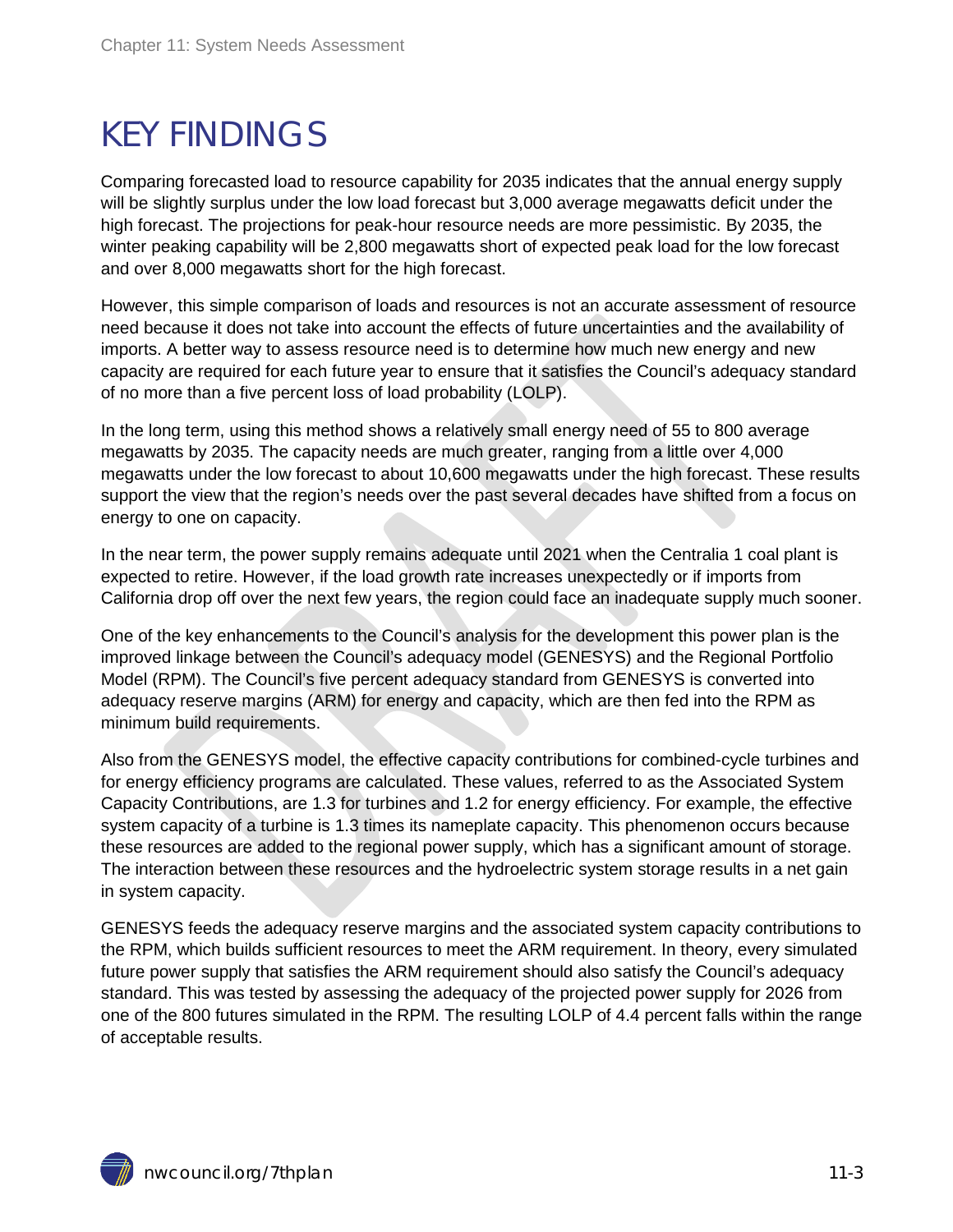# <span id="page-3-0"></span>REGIONAL LOAD-RESOURCE BALANCE

A quick way to estimate the need for future resources is to compare existing regional generating capability to projected future load. This type of calculation is often referred to as a load-resource balance<sup>[1](#page-0-0)</sup> and is usually made for both energy and capacity needs. Energy needs refer to having sufficient generating capability and fuel (water for the hydroelectric system) to match the annual average load, in units of megawatt-hours. Capacity needs refer to having sufficient machine capability to match the highest load hour in the year, in units of megawatts. Using this approach, the implied target for resource acquisition is to have sufficient energy and capacity generating capability to serve the expected annual average load and the year's highest peak load, with a little extra to cover unexpected resource outages and extreme temperature fluctuations.

For the energy load-resource balance, weather-normalized annual average load is used. Only existing rate-based resources and those that are expected to be operational in the year in question are counted. For each thermal resource, the annual generating capability is equal to its single-hour winter capacity (not always the same as the nameplate capacity) adjusted by its average forced outage rate and its average down time for maintenance. Wind energy generation is assumed to be 30 percent of its nameplate capacity. Hydroelectric generation is based on the critical hydro year (1937) and includes all reservoir operating constraints for fish survival as detailed in the Council's current Fish and Wildlife Program. Only the savings from current energy efficiency programs are included. Market resources, such as in-region Independent Power Producer (IPP) plants and imports from out-of-region suppliers are not included in this calculation.

Figure 11 - 1 below illustrates the forecast annual average energy load for both low and high-growth economic futures. This figure also shows the existing resource annual energy generating capability. Between 2015 and 2020 the region is expected to add 440 megawatts of new capacity from the Carty gas-fired plant and 220 megawatts of capacity from the Port Westward 2 project. In 2021, the Boardman (530 megawatt) and Centralia 1 (670 megawatt) coal plants are scheduled to be retired. By 2026 both the Centralia 2 (670 megawatts) and North Valmy (a 500 megawatt plant of which 260 megawatts serve regional loads) coal plants are also expected to be retired. Centralia 2 and 290 megawatts of Centralia 1 are IPP resources, thus their retirements will not appear in Figure 11 - 1. Table 11 - 1 provides the corresponding load-resource energy balances for the specific years examined.

<span id="page-3-1"></span> $1$  Load-resource balances are also estimated and published in both the PNUCC NRF and the BPA White Book.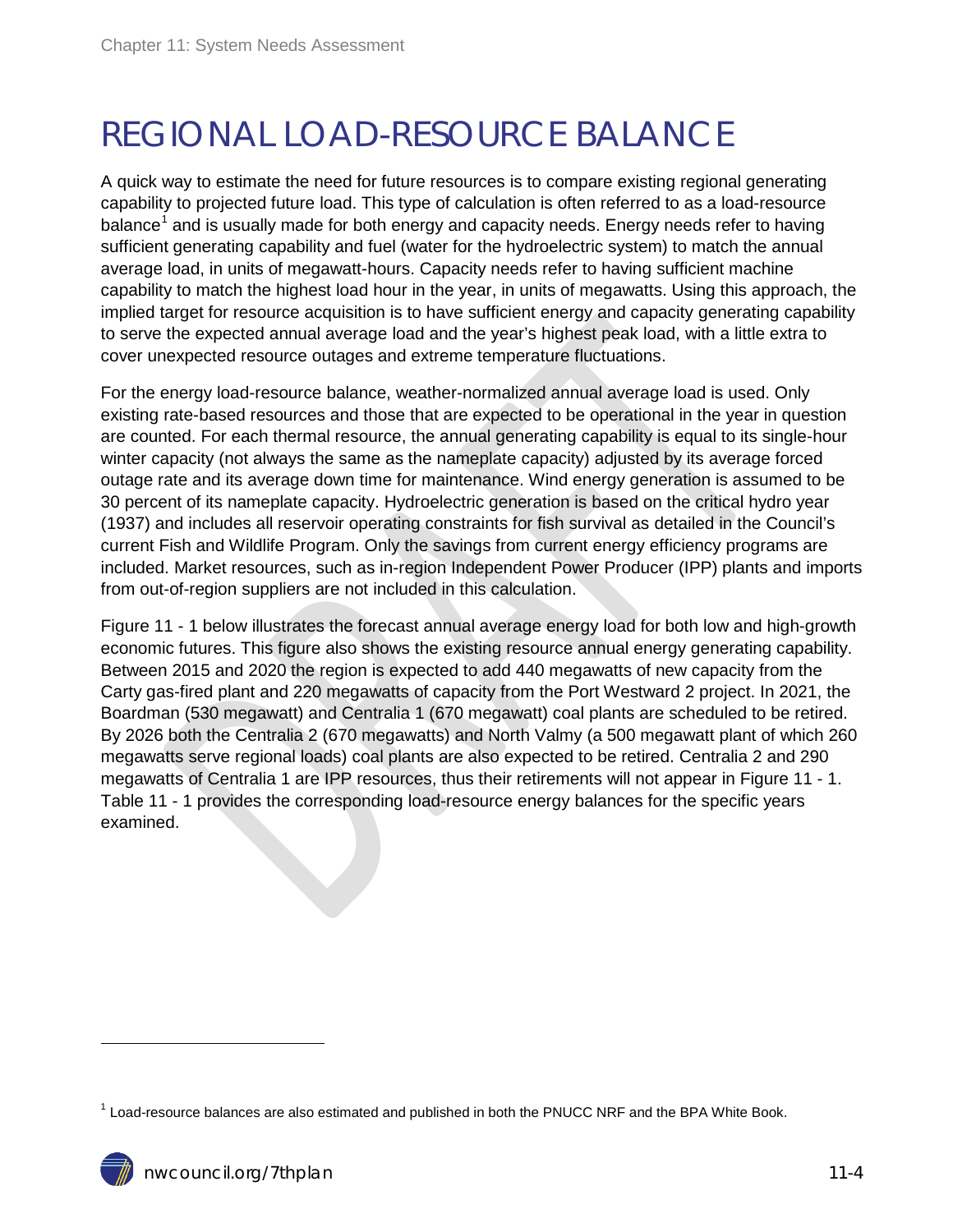

<span id="page-4-0"></span>Figure 11 - 1: Annual Average Energy – Frozen Efficiency Load vs. Generating Capability

Table 11 - 1: Energy Load-resource Balance

<span id="page-4-1"></span>

| <b>Forecast</b> | 2016 | 2021 | 2026   | 2035    |
|-----------------|------|------|--------|---------|
| Low             | 3411 | 2699 | 1976   | 598     |
| High            | 2369 | 1121 | $-173$ | $-3003$ |

For the capacity load-resource balance, the load is the expected winter single-hour peak load. That value is determined by extracting the highest winter single-hour load from each of the 80 different temperature profiles modeled (based on 1929-2008 historical temperatures) and then averaging those 80 peak-hour loads. Thermal resource capacity is adjusted by the average forced-outage rate. For hydroelectric capacity, the critical-year 10-hour sustained peak capability is used. This is the maximum amount of generation that the hydroelectric system can sustain over a 10-hour period. This value is used instead of the single-hour hydroelectric peaking capacity because supply shortfalls for the Northwest are generally expected to last from four to 10 hours.

Figure 11 - 2 below illustrates the forecast winter peak-hour capacity load for both low and high economic futures. This figure also shows the amount of existing resource generating capacity. Table 11 - 2 provides the corresponding capacity load-resource balances for the specific years examined.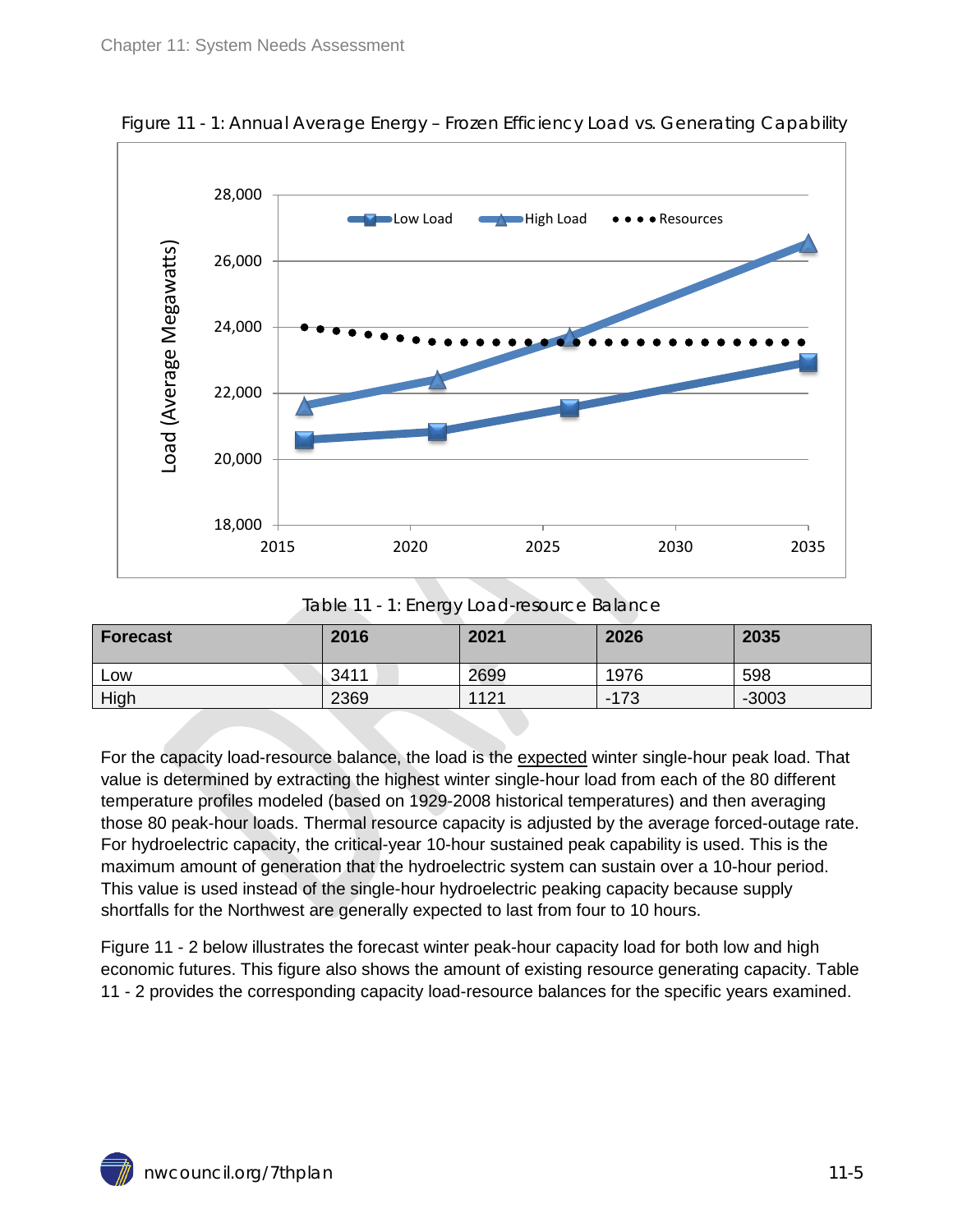<span id="page-5-0"></span>

Figure 11 - 2: Winter Peak – Frozen Efficiency Load vs. Peaking Capacity

Table 11 - 2: Capacity Load-resource Balance

<span id="page-5-1"></span>

| Forecast | 2016   | 2021    | 2026    | 2035    |
|----------|--------|---------|---------|---------|
| Low      | 671    | $-673$  | $-1126$ | $-2778$ |
| High     | $-875$ | $-2594$ | $-4504$ | $-8196$ |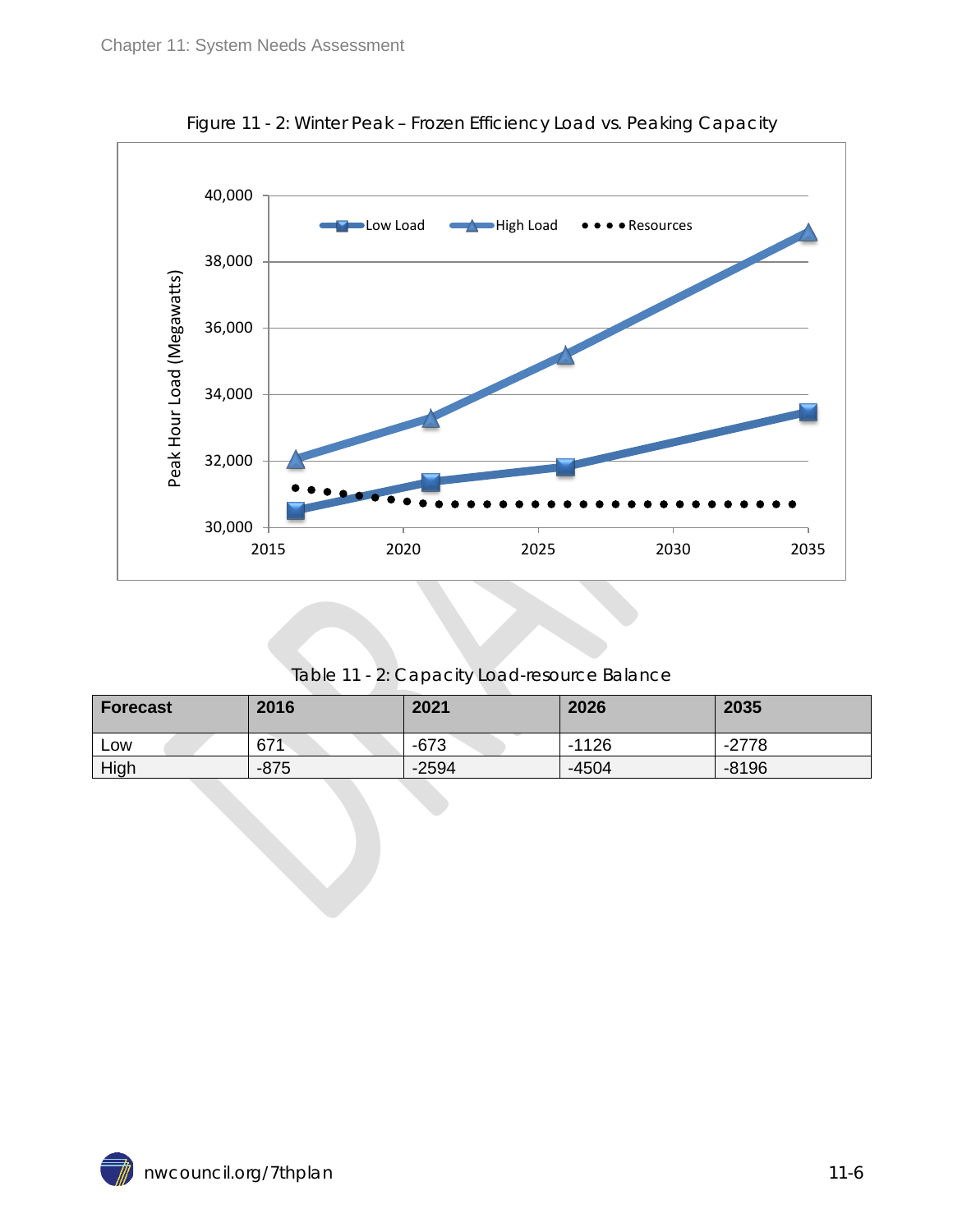# <span id="page-6-0"></span>ENERGY AND CAPACITY NEEDS

The simple load-resource balance calculations done above provide a general idea of future resource needs. However, more accurate and appropriate methods have been developed to better assess future needs. The load-resource balance planning approach originated when the region was essentially isolated from the rest of the Western system by limited transmission. However, even after the North-South interties were built, this method continued to be used in regional load and resources summary publications.<sup>[2](#page-3-1)</sup>

Planners generally knew, however, that a better method of assessing resource need was necessary. The reasons are twofold. First, in almost all years, hydroelectric generation will exceed production under critical-water conditions. Second, Southwest markets (California, Arizona and New Mexico) should always have surplus energy and capacity to export in winter, when Northwest loads are highest. Thus, planning for new resources in the Northwest based on the conservative load-resource balance criterion does not necessarily produce the least cost and least risk resource strategy and, in fact, can lead to overbuilding.

In addition, the Northwest power system has become more complex, with greater constraints placed on the operation of the hydroelectric system, increasing development of variable and distributed resources, and the growth of a west-wide electricity market. The Council recognized this need, and in its Fifth Power Plan recommended developing a resource adequacy standard to be used to better assess future resource needs. Supporting this decision was federal legislation, passed in 2005, requiring an Electric Reliability Organization to develop a standard method of assessing the adequacy of the North American bulk power supply. That role is filled by the North American Electric Reliability Corporation (NERC).

Changes in the Bonneville Power Administration's role as a power provider also mean that loadserving entities will bear more of the cost for their load growth, making regional coordination to ensure adequacy especially important. Bonneville still bears the overall responsibility as the balancing authority for most of the region's public utilities.

The Council created the Northwest Resource Adequacy Advisory Committee to aid in developing a standard, and to annually assess the adequacy of the power supply. The committee, which is open to the public, includes utility planners, state utility commission staff, and other interested parties. In December of 2011, the Council used the Advisory Committee's recommendations as the basis for a resource adequacy standard it adopted for the Northwest power supply.

## <span id="page-6-1"></span>The Council's Adequacy Standard

The Council's overarching goal for its adequacy standard is to *"establish a resource adequacy framework for the Pacific Northwest to provide a clear, consistent, and unambiguous means of* 

<span id="page-6-2"></span> $2$  The Bonneville Power Administration White Book and the PNUCC Northwest Regional Forecast of Loads and Resources.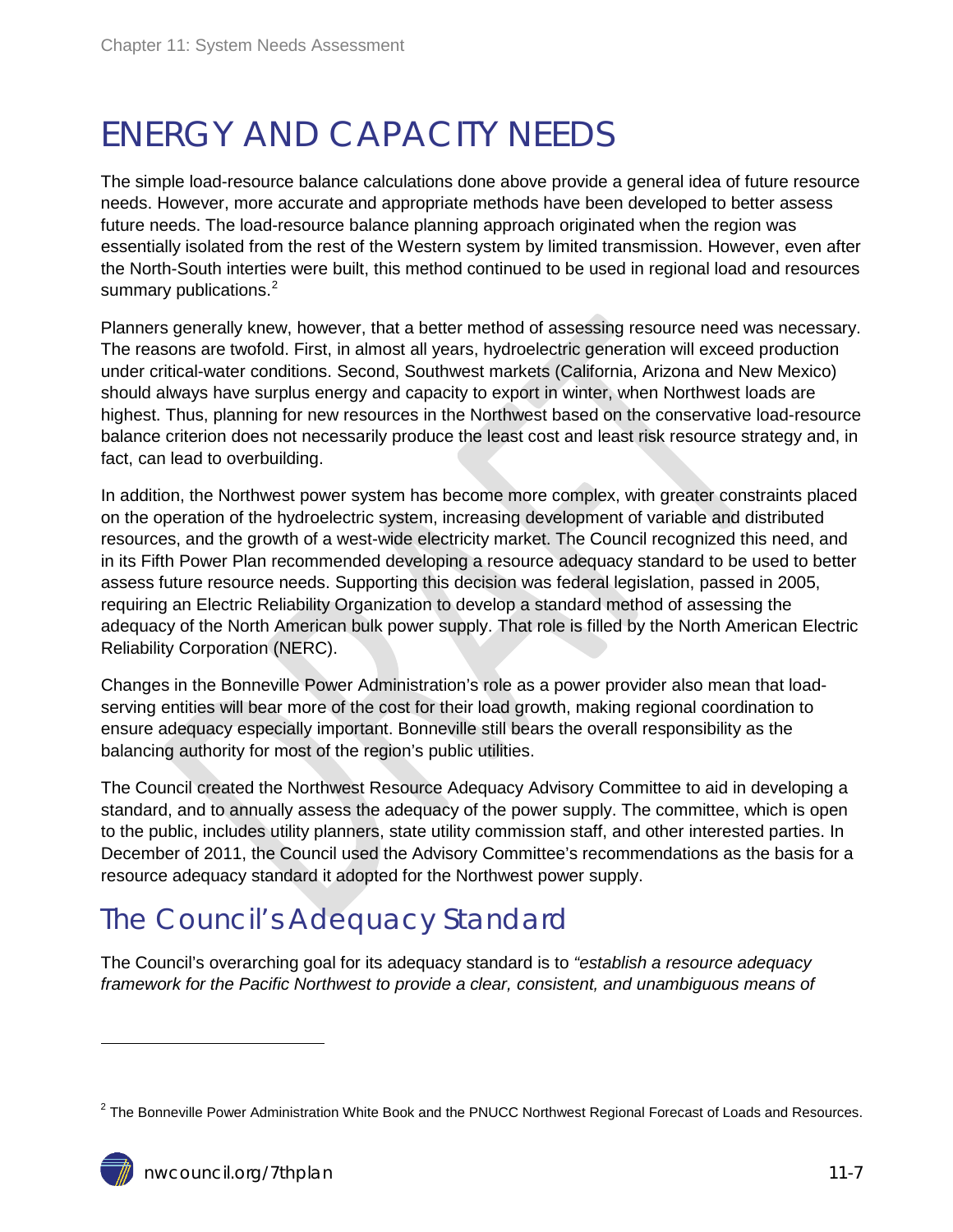*answering the question of whether the region has adequate deliverable resources to meet its load reliably and to develop an effective implementation framework."*

This standard has been designed to assess whether the region has sufficient resources to meet growing demand for electricity in future years. This is important, because it takes time – usually years – to acquire or construct the necessary infrastructure for an adequate electricity supply.

Power supply adequacy is assessed five years into the future, assuming rate-based generating resources and a specified level of reliance on imported supply. Resources include existing plants and planned projects that are sited and licensed and are expected to be operational during the year being assessed. Load assumptions are based on the Council's Short-term Load Model's medium forecast and are adjusted to include the expected conservation savings from the Council's latest power plan.

The adequacy of the Northwest's power supply is assessed by computing the likelihood of the occurrence of a supply shortfall using probabilistic simulation methods. This approach differs from historical deterministic methods, which simply tally expected resource capability and expected regional load (i.e. load-resource balance approach). Probabilistic methods are commonly used around the country and the world because they offer a better assessment of the adequacy of the power supply by taking future uncertainties into account.

The metric used to assess the adequacy of the Northwest's power supply is the loss-of-load probability (LOLP). The LOLP is measured by performing a chronological hourly simulation of the power system's operation over a large set of variant conditions<sup>[3](#page-6-2)</sup>. More specifically, the operation is simulated hourly over many different combinations of water supply, temperature (load variation), wind generation and resource forced outages. Any hour in which load cannot be served is recorded as a shortfall.

The resulting simulated shortfalls (periods when resources fail to meet load) are screened against the aggregate peaking and energy capability of standby resources. Standby resources are generating resources and demand-side management actions, contractually available to Northwest utilities, which can be accessed quickly, if needed, during periods of stress. These resources are intended to be used infrequently and are generally not modeled explicitly.

Shortfalls that exceed the aggregate capability of standby resources are considered curtailment events.<sup>[4](#page-7-0)</sup> LOLP is assessed by dividing the number of simulations (years) with at least one curtailment event by the total number of simulations. In other words, it is the likelihood that a future year will experience a curtailment sometime during the year.

<span id="page-7-1"></span><span id="page-7-0"></span> $3$  This type of simulation is often referred to as a Monte-Carlo analysis.<br> $4$  It should be noted that these simulated curtailment events do not necessarily translate into real curtailments because utilities often have other, more extreme, actions that they can take. However, for assessing adequacy, the threshold is set at the capability of standby resources.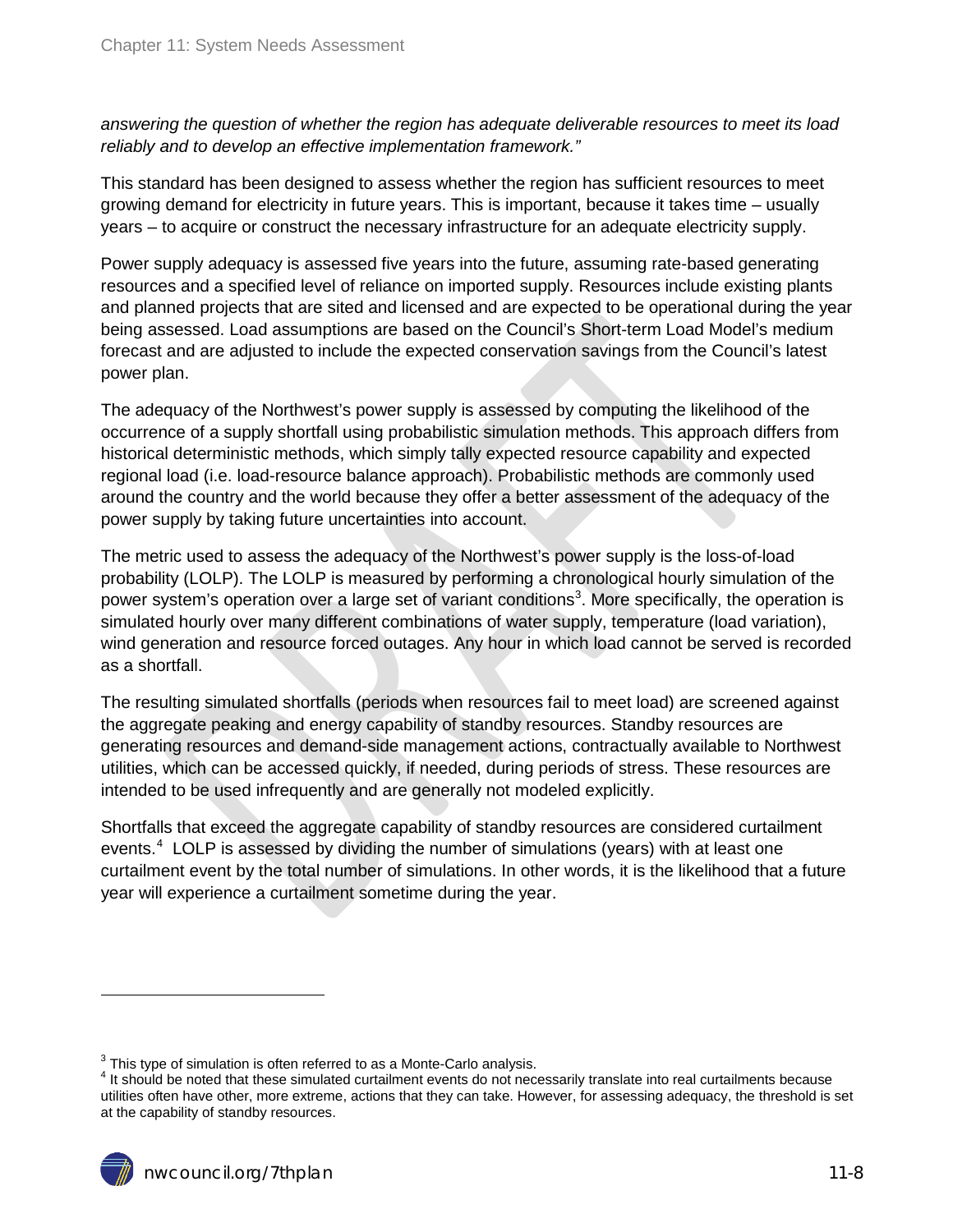The power supply is deemed adequate if its LOLP, five years into the future, is five percent or less. This means that the likelihood of at least one shortfall event occurring sometime during that year must be five percent or less.

#### <span id="page-8-0"></span>**Assumptions**

Table 11 - 3 below summarizes assumptions used to assess the adequacy of the region's power supply. In general, they pertain to what resources and loads to count. As can be seen in the table, an adequacy assessment should consider all sources of generation and demand control that are reasonably likely to be available.

Power supply adequacy is very sensitive to the following key assumptions:

Reserves – a certain amount of resource (or load management control) is set aside to cover unexpected changes in load and in variable resource generation. The purpose of operating reserves is to ensure that load is matched exactly with generation at all times. Chapter 10 summarizes reserves and ancillary services that the power system provides. Chapter 16 and Appendix K provide more detail regarding how reserve needs are assessed and how they can be best provided.

Merchant (IPP) supplies – the Council assumes that all Independent Power Producer (IPP) capability will be available for regional use during winter months. During summer, however, when California experiences its peak loads, only 1,000 megawatts of IPP capability are assumed to be available for regional needs, and then only during low load hours. This amount comes from an estimate of the amount of IPP generation that does not have direct transmission to California markets.

Imports – based on a report by Energy GPS<sup>[5](#page-7-1)</sup>, California's surplus capability should exceed the South-to-North intertie transfer capability in most months. Thus, the key assumption related to imports is the availability of the transmission interties. Based on historical assessments of South-to-North transfer capability, the Council set the intertie limit to 3,400 megawatts based on the recommendation of the Resource Adequacy Advisory Committee. Historical data shows that availability on the transmission intertie should be 3,400 megawatts or greater 95 percent of the time.

Standby resources – these include small generating resources (too small to model), demand-side measures not already accounted for in the load forecast, pumped storage (at Banks Lake) and other miscellaneous measures.

Borrowed hydro – this represents hydroelectric generation derived from drafting certain reservoirs below their drafting-rights rule curve elevations for short periods of time. The drafting rights elevations are determined through a complicated analysis (based on the Pacific Northwest Coordination Agreement) that optimizes hydroelectric generation for the regional load shape assuming critical hydro runoff conditions. This analysis effectively determines the hydroelectric system's firm energy load carrying capability, which is contractually available to all participants in every year. Drafting below the drafting-rights elevations is done as a practical matter all the time for

<span id="page-8-1"></span><sup>5</sup> Reference here.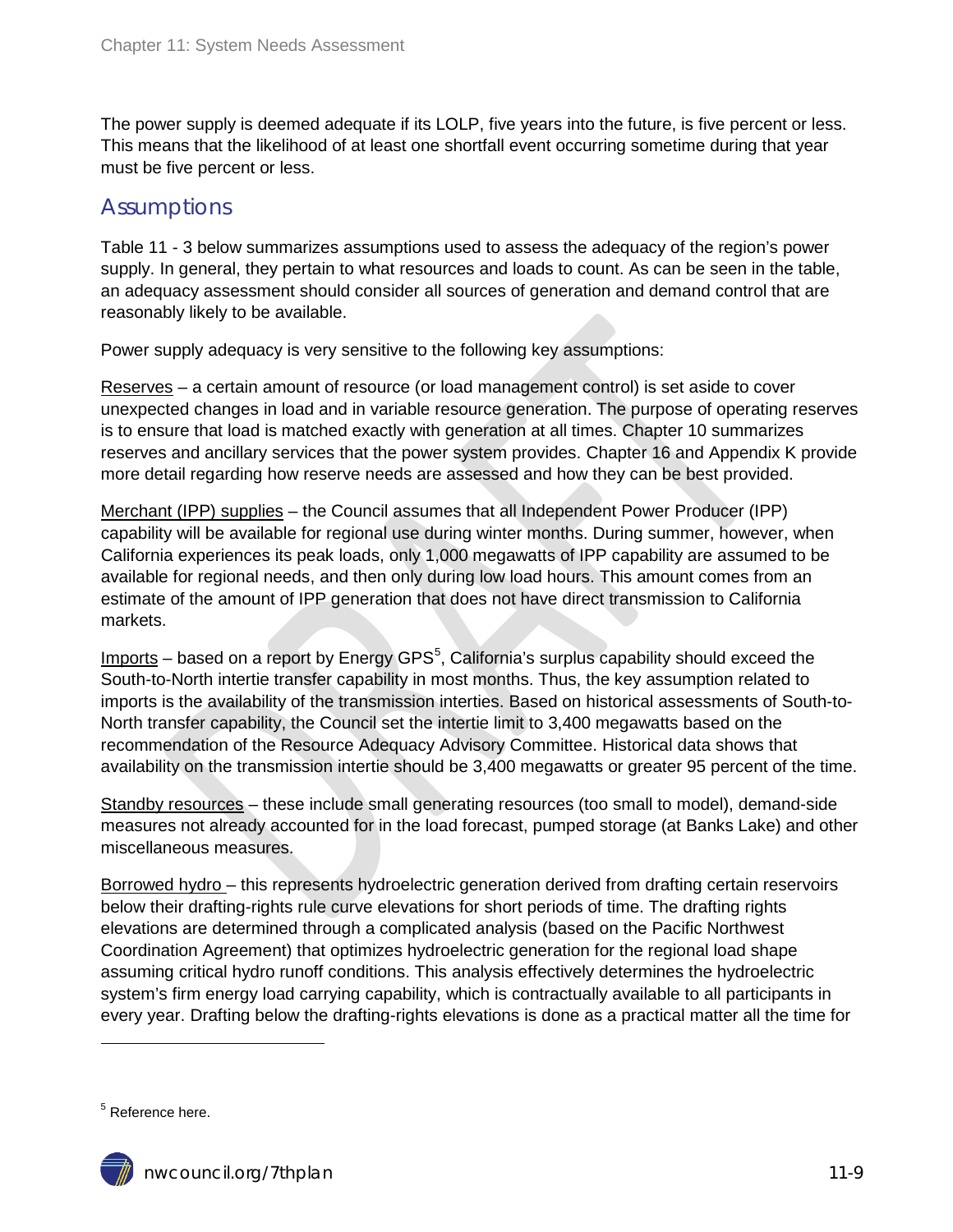short periods of time, such as over a few hours or a few days. The critical factor with borrowed hydro is that it must be replaced as soon as possible so that the end-of-month elevation is not affected. The amount of borrowed hydro assumed for this analysis was derived by estimating how much the system could be drafted below the drafting-rights elevations without affecting the April and June reservoir refill requirements in the Council's current Fish and Wildlife Program.

#### <span id="page-9-0"></span>Difference between Adequacy Assessments and System Needs

An adequacy assessment is intended as a check on resource development. It assesses whether the power supply five years out has sufficient resources to comply with the Council's adequacy standard of no more than a five percent loss of load probability. For these assessments, expected new resources are counted, including new energy efficiency savings as targeted in the Council's Sixth Power Plan.

A needs assessment differs from an adequacy assessment in that it does not include expected new energy efficiency savings or new generating resource additions and it spans a longer time period (20 years). A needs assessment determines the expected amount of energy and capacity shortfalls during key years of the study horizon. For the Seventh Power Plan, the needs assessment examines the range of energy and capacity needs for 2021, 2026 and 2035. The needs assessment gives us a general idea of the magnitude of energy and capacity needs without explicitly trying to develop a resource mix to fill those needs. That task is left for the Council's Regional Portfolio Model.

Figures 11 - 3 and 11-4 below are similar to Figures 11 - 1 and 11-2 but also show the load uncertainty range used in the Regional Portfolio Model. These figures illustrate the differences in load forecasts used for adequacy assessments (dots); resource needs assessment and system expansion. The loads used for adequacy assessments are generally in the middle of the low and high range of forecasted loads because they are not designed to take into account the full range of future loads examined in the needs assessment and in the RPM analyses. The frozen efficiency load forecasts assume no new energy efficiency savings but do include the effects of anticipated savings from efficiency standards that will be implemented within the next few years. The RPM range of loads across the 20-year study horizon is wider than the Council's frozen efficiency load forecast because the RPM incorporates a wider range of uncertainty surrounding future economic conditions.

It should be noted that even though the most recent adequacy assessment $6$  concluded that the 2020 power supply is expected to be adequate, there remains a significant likelihood that it may not be, depending on how loads turn out and how the availability of imports changes. Table 11 - 3 shows the assumptions used in GENESYS for these studies.



<span id="page-9-1"></span> $6$  The Council's latest resource adequacy assessment can be found at http://www.nwcouncil.org/energy/powersupply/2014-04/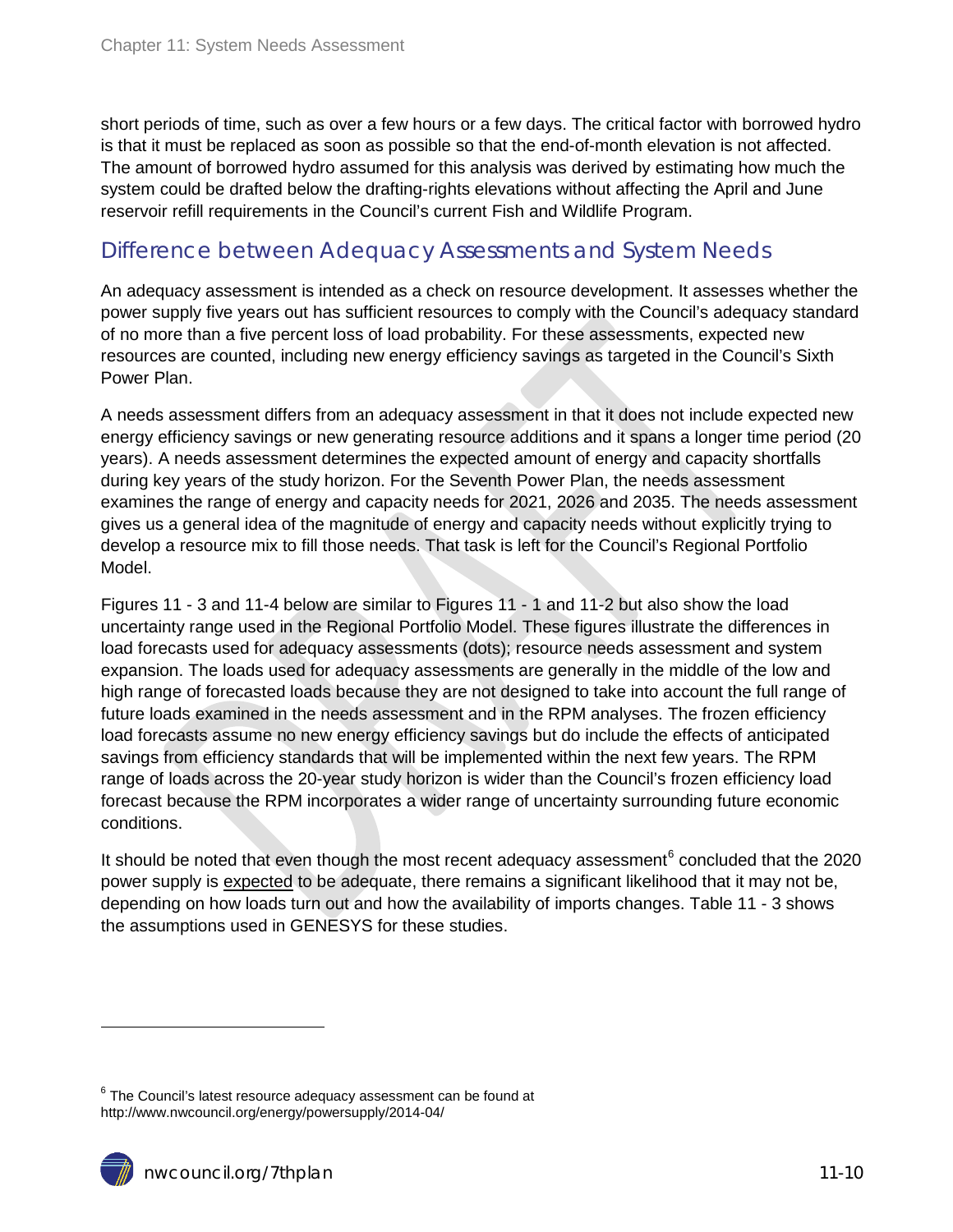<span id="page-10-0"></span>

Figure 11 - 3: Annual Energy Loads and Resources



<span id="page-10-1"></span>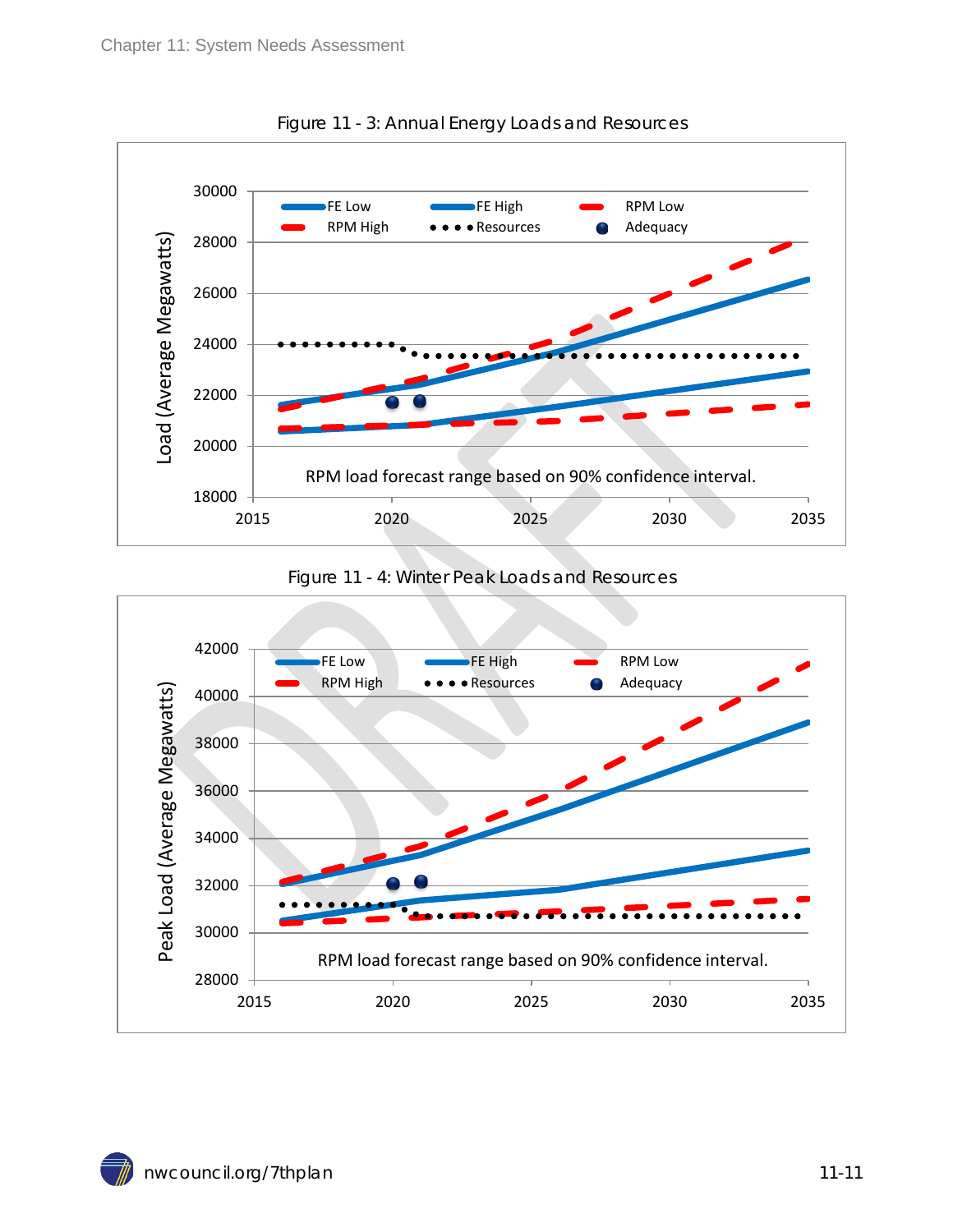<span id="page-11-1"></span>

| Element                         | Assumption                                               |
|---------------------------------|----------------------------------------------------------|
| New thermal resources           | Must be sited and licensed                               |
| New wind and solar              | Must be sited and licensed                               |
| Existing demand response        | In load forecast                                         |
| New demand response             | In standby resources                                     |
| Standby resources energy limit  | 40,800 MW-hours                                          |
| Standby resources capacity      | 623 MW winter / 833 MW summer                            |
| EE for adequacy assessment      | Council Sixth Power Plan targets'                        |
| EE for needs assessment         | No new EE (i.e. use frozen efficiency load forecast)     |
| Energy efficiency shape         | Same as load but will match RPM shape in future analyses |
| In-Region market (IPP)          | 3,000 MW winter / 1,000 MW summer                        |
| On-peak imports                 | 2,500 MW winter / 0 MW summer                            |
| Off-peak purchase-ahead imports | 3,000 MW                                                 |
| South-to-North intertie limit   | 3,400 MW                                                 |
| <b>Balancing reserves</b>       | 900 MW INC /1100 MW DEC                                  |
| Borrowed hydro                  | 1,000 MW-periods                                         |

Table 11 - 3: Assumptions for Resource Adequacy/Needs Assessment

#### <span id="page-11-0"></span>The GENESYS Model

 $\overline{a}$ 

The Council's GENESYS model is primarily used to assess resource adequacy. It is a Monte Carlo computer program that simulates the operation of the Northwest power system. It performs an economic dispatch of resources to serve regional load on an hourly basis. It assumes that all available resources will be used to serve firm load. Those resources include merchant generation within the region and limited imports from out of region.

<span id="page-11-2"></span> $7$  Future energy efficiency savings are estimated by the Council's Short-Term Load Forecasting Model. This is an econometric model that projects future savings based on past trends. The projected savings are very close to the target values derived in the Council's  $6<sup>th</sup>$  power plan.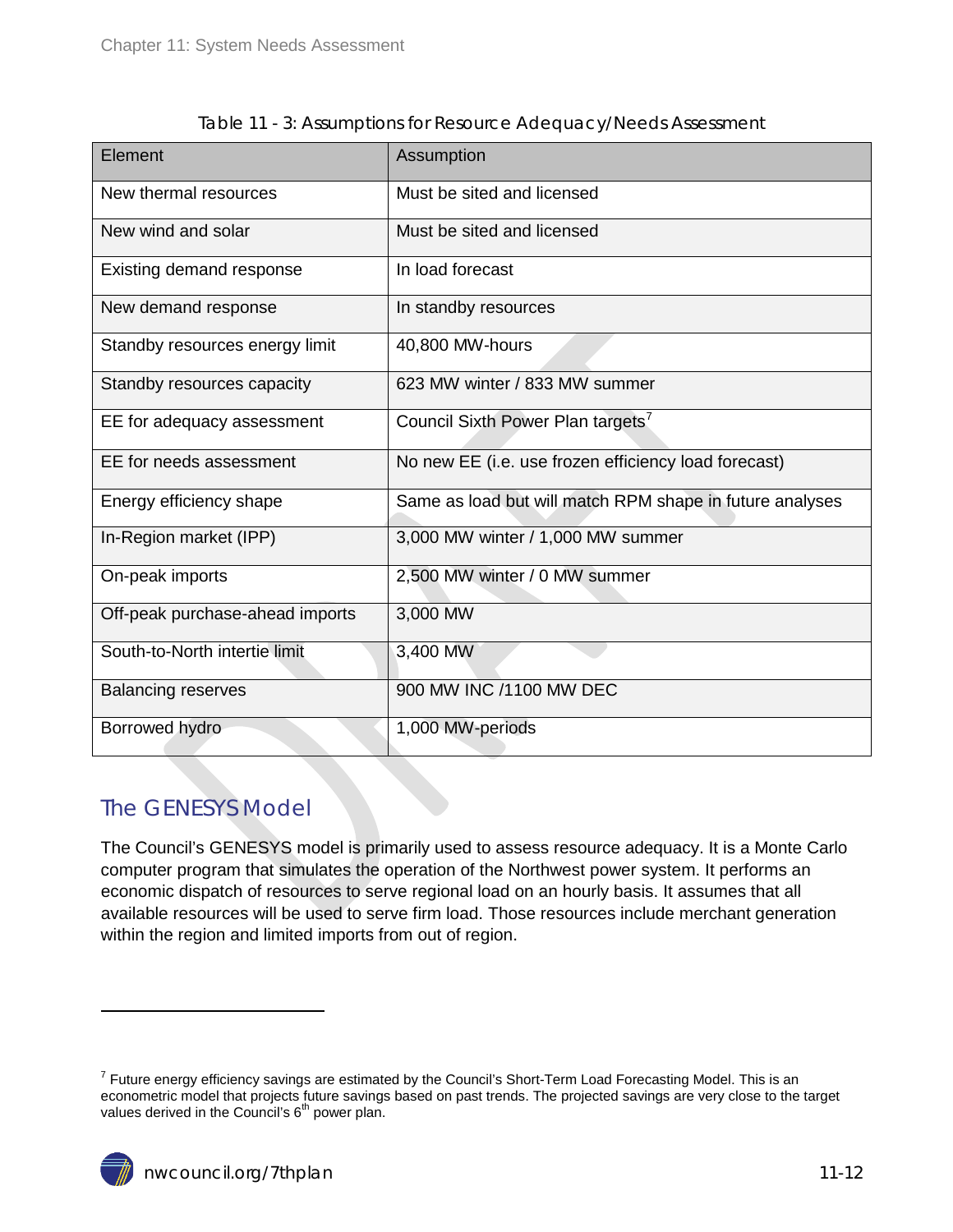The model splits the Northwest region into eastern and western zones to capture the possible effects of cross-Cascade transmission limits. East-west transmission capacity is a function of line loading. The Southwest-to-Northwest intertie capacity is limited to 3,400 megawatts based on historical capacity assessments. Outages on the cross-Cascade and inter-regional transmission lines are not modeled.

The important stochastic variables (future uncertainties) that are modeled are river runoff volumes, temperatures (as they affect electricity loads), wind generation and forced outages on thermal generating units. The model typically runs thousands of simulations for a single fiscal year, choosing future uncertainties at random.

Non-hydro resources and contractual commitments for imports and exports are part of the GENESYS input database, as are forecasted electricity prices.

GENESYS dispatches all available regional resources and imported energy from out-of-region suppliers in order to serve firm loads in each zone. In the event that resources are not sufficient to meet firm loads, the model will draft the hydroelectric system below the "firm drafting rights" rule curve elevations. This "borrowed" hydro energy is used for short periods of time during cold snaps and heat waves or because of the loss of a major generator. Once the emergency has passed, reservoir levels are restored by running regional non-hydro resources or by importing out-of-region energy.

The model keeps track of periods when firm loads cannot be met or when required contingency reserves cannot be maintained. The LOLP is simply the percentage of simulations that result in a shortfall divided by the total number of simulations. The output also provides the frequency and magnitude of curtailments, along with other adequacy metrics.

GENESYS does not currently model long-term load uncertainty (unrelated to temperature variations in load) nor does it incorporate any mechanism to add new resources should load grow more rapidly than expected. It performs its calculations for a known system configuration and a known long-term load forecast. In order to assess the adequacy of the system over different long-term load scenarios, the model must be rerun using new load and resource additions.

The probabilistic assessment of adequacy in GENESYS provides much more useful information to decision-makers than a simple deterministic (static) comparison between resources and load. Besides the expected values for hydroelectric generation and dispatched hours for thermal resources, the model also provides the distribution (or range) of operations for each resource. It also includes situations when the power supply is not able to meet all of its obligations. These situations are informative because they identify the conditions under which the power supply is inadequate. The frequency, duration, and magnitude of these curtailment events are recorded so that the overall probability of not being able to fully serve load is calculated.

It should be noted that in determining the LOLP, an assumption is made in GENESYS that all available resources will be dispatched in economic order to "keep the lights on," regardless of cost.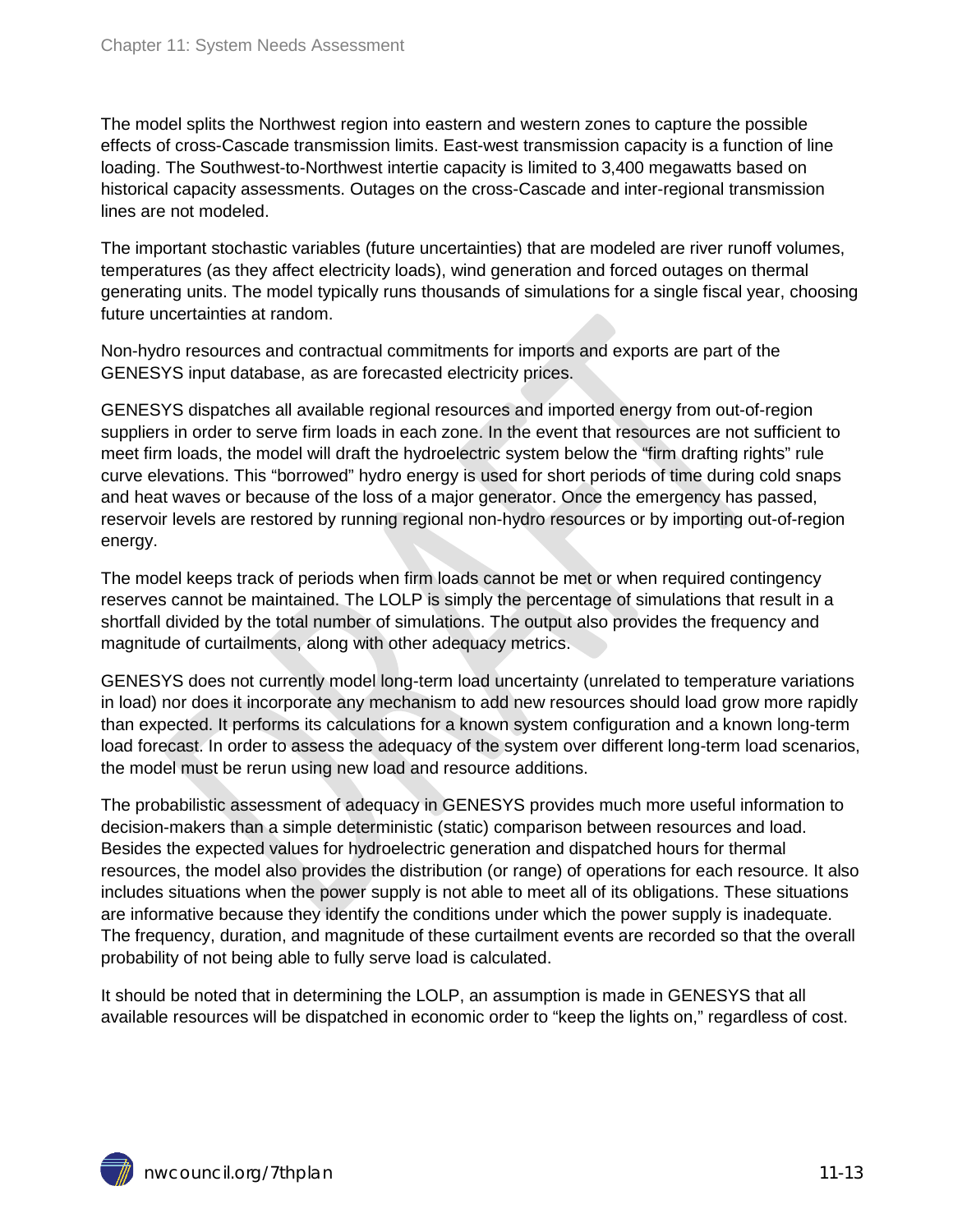## <span id="page-13-0"></span>Projected Resource Shortfalls through 2035

The Council's resource needs assessment examines the loss of load probability for both the low and high load growth scenarios, for 2021, 2026 and 2035. Those years are significant because they represent times with key resource retirements. The Boardman and Centralia 1 coal plants are scheduled to retire at the end of 2020. The second unit at Centralia and the North Valmy coal plants are expected to retire at the end of 2025. And, of course, 2035 is the end of the study horizon for the Council's Seventh Power Plan.

As illustrated in Figure 11 - 5, in every case except the 2021 low-load-growth scenario, the LOLP is greater than five percent (the Council's adequacy threshold). The LOLP grows to staggeringly high values over time because these analyses do not include any new resources or energy efficiency savings. In the extreme case, for 2035 under a high load growth scenario, there were very few simulations that did not have some kind of shortfall (the LOLP was just under 100 percent). This should not be a surprise to anyone since these studies, in effect, tell us what would happen if no resource actions were taken over the next 20 years.

But these results alone are not sufficient to inform resource planning. Based on these analyses, both the energy and capacity needed to get every point in Figure 11 - 5 down to a five percent LOLP can be determined. This information, in a slightly modified form is fed to the Regional Portfolio Model to ensure that the resulting resource strategy will provide an adequate supply.

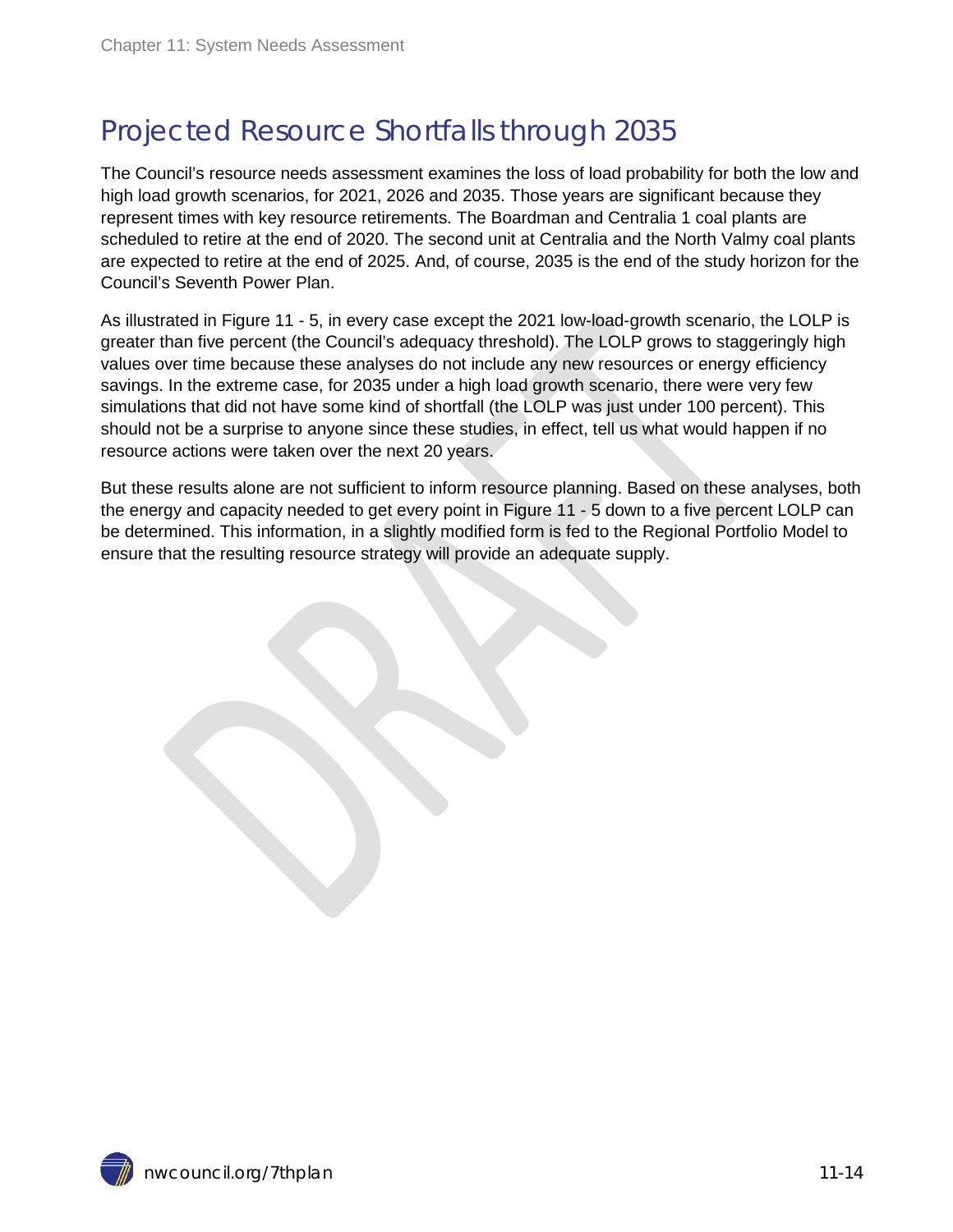<span id="page-14-1"></span>

Figure 11 - 5: Loss of Load Probability with No New Resources

### <span id="page-14-0"></span>Assessing System Needs

The results described in the load-resource balance section above take a deterministic approach to assessing future resource gaps by simply comparing the expected low and high growth scenarios with expected resource availability and firm hydroelectric generation. To make this accounting a bit more useful, planners generally add a reserve margin to the load forecast, to account for various future uncertainties. The implied target for resource acquisition using this method is to exactly match resource capability with load plus reserves. However, this target does not guarantee that the resulting resource mix will be adequate, that is, that its loss of load probability (LOLP) will be five percent (or less).

A more precise and sophisticated approach to assessing resource needs is to calculate the LOLP for various years along the study horizon for both the low and high load forecasts, as was illustrated in the previous section. Then by examining the resulting record of potential shortfalls, the amount of peaking need (capacity) and annual generation need (energy) can be calculated.

For energy needs, the total amount of annual energy curtailment is tallied for every simulation. Every combination of water condition (80) and temperature profile (77) were examined, making the total number of simulations 6,160. Assuming the likelihood of each simulation to be the same, these 6,160 annual curtailment values are sorted from highest to lowest. Figure 11 - 6 shows the resulting curve, with annual energy curtailment on the vertical axis and probability of occurrence on the horizontal axis. The highest point on that curve represents the annual curtailment under the worst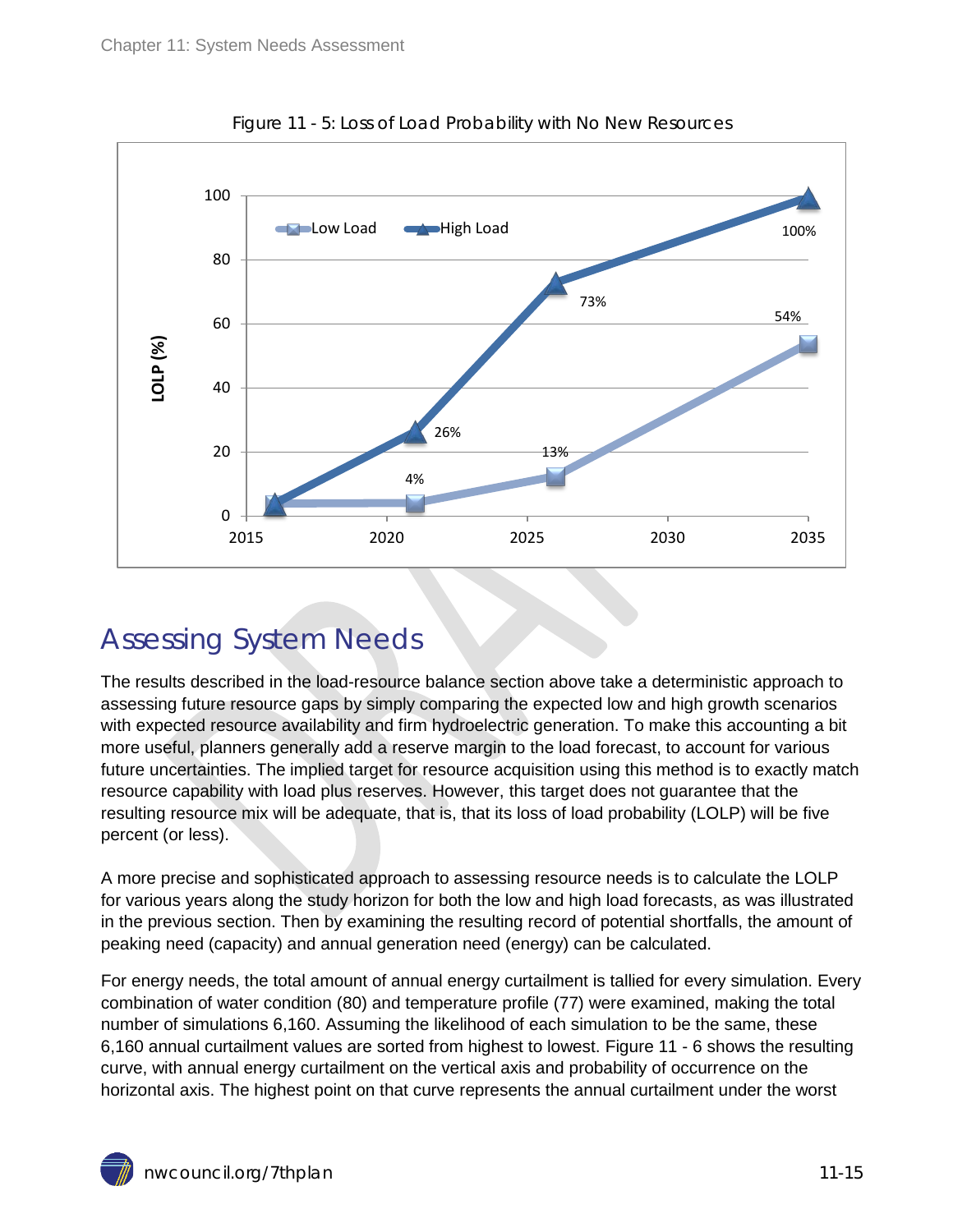conditions across all simulated futures. The likelihood of that occurring is one in 6,160 – a very small percentage. The point at which the curve hits zero is close to the LOLP for this case.<sup>[8](#page-11-2)</sup> A line drawn vertically up from the five percent mark on the horizontal axis crosses the curve at about 27 average megawatts on the vertical axis. This means that if we were to add 27 average megawatts of energy to the power system, the entire curve would shift down and cross zero at the five percent mark – yielding close to a five percent LOLP.

Figure 11 - 7 provides an example for capacity needs. Each point on that curve represents the highest single-hour curtailment for each simulation. Again there are 6,160 simulations. Using the same method as above, the figure shows that adding 6,000 megawatts of capacity would drop the curve so that it crosses zero at the five percent mark. So, for our simple example, it would take 6,000 megawatts of capacity combined with only 27 average megawatts of energy to get us close to a five percent LOLP.

If 6,000 megawatts of capacity were added to this system, some amount of that capacity would only be used about 40 hours per year. This describes a system that is capacity short. By providing the RPM with specific and separate energy and capacity needs, it can pick and choose from a variety of resources (each of which has defined energy and capacity components) to determine the most cost effective solution to best fill the capacity and energy needs, while minimizing the likelihood of overbuilding.

Draft results indicate that the region's power supply is capacity short and energy long – a similar conclusion drawn from the load-resource balance calculations. By 2035, under the low load growth forecast, the region will need only about 50 average megawatts of energy but about 4,300 megawatts of capacity to maintain a five percent LOLP. Under the high load growth forecast, the region will need about 800 average megawatts of energy and about 10,600 megawatts of capacity.

Figures 11 - 8 and 11-[9](#page-15-0) show the model output duration curves<sup>9</sup> for energy and peak curtailment for the years examined in this analysis. Tables 11 - 4 and 11-5 summarize the energy and capacity needs.

 $8$  These curtailment values have not been adjusted for standby resource offsets.

<span id="page-15-0"></span> $9$  These figures show the curtailment duration curves from the GENESYS analysis prior to being adjusted for standby resources.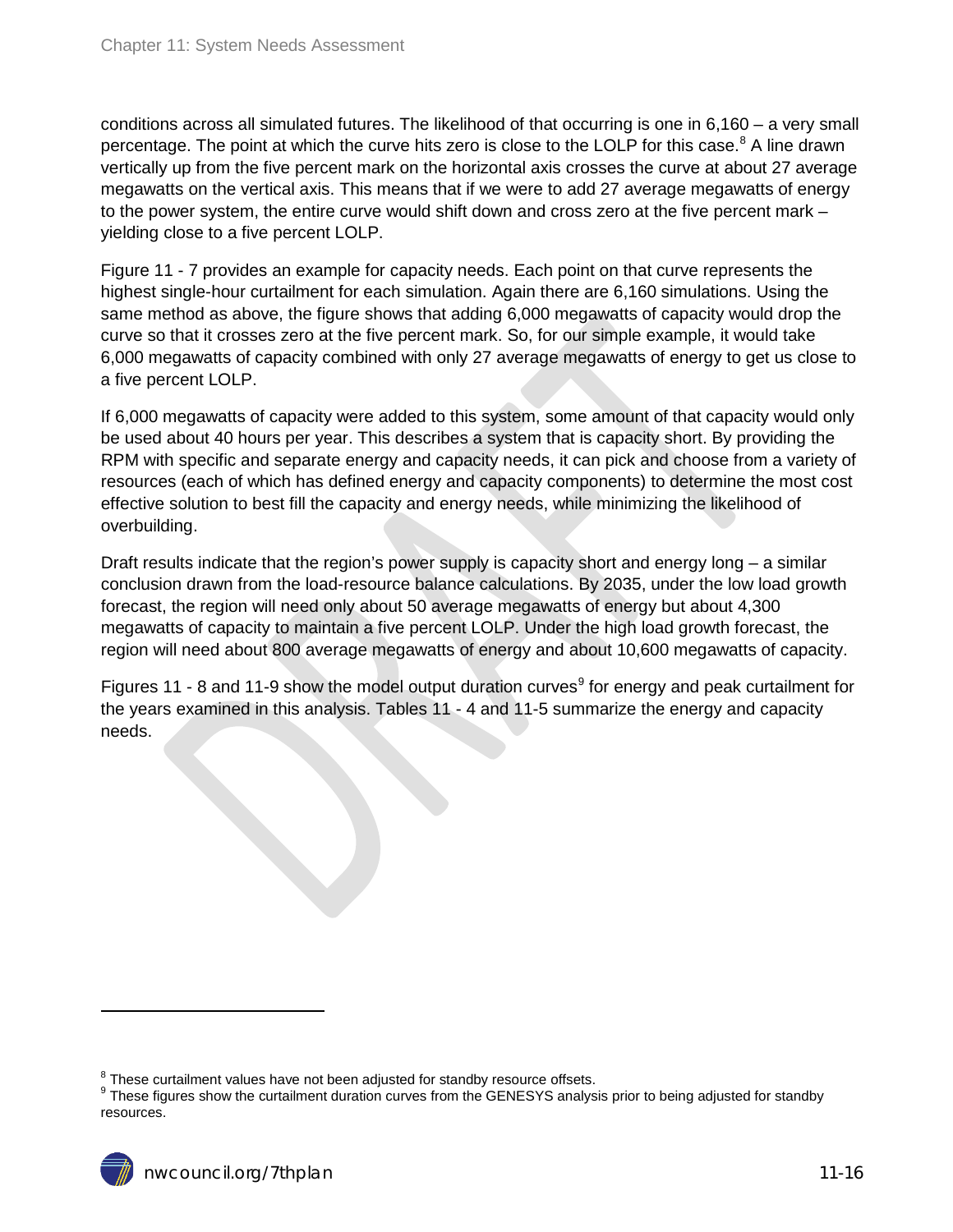<span id="page-16-0"></span>

Figure 11 - 6: Annual Energy Curtailment Duration Curve

Figure 11 - 7: Peak-Hour Curtailment Duration Curve

<span id="page-16-1"></span>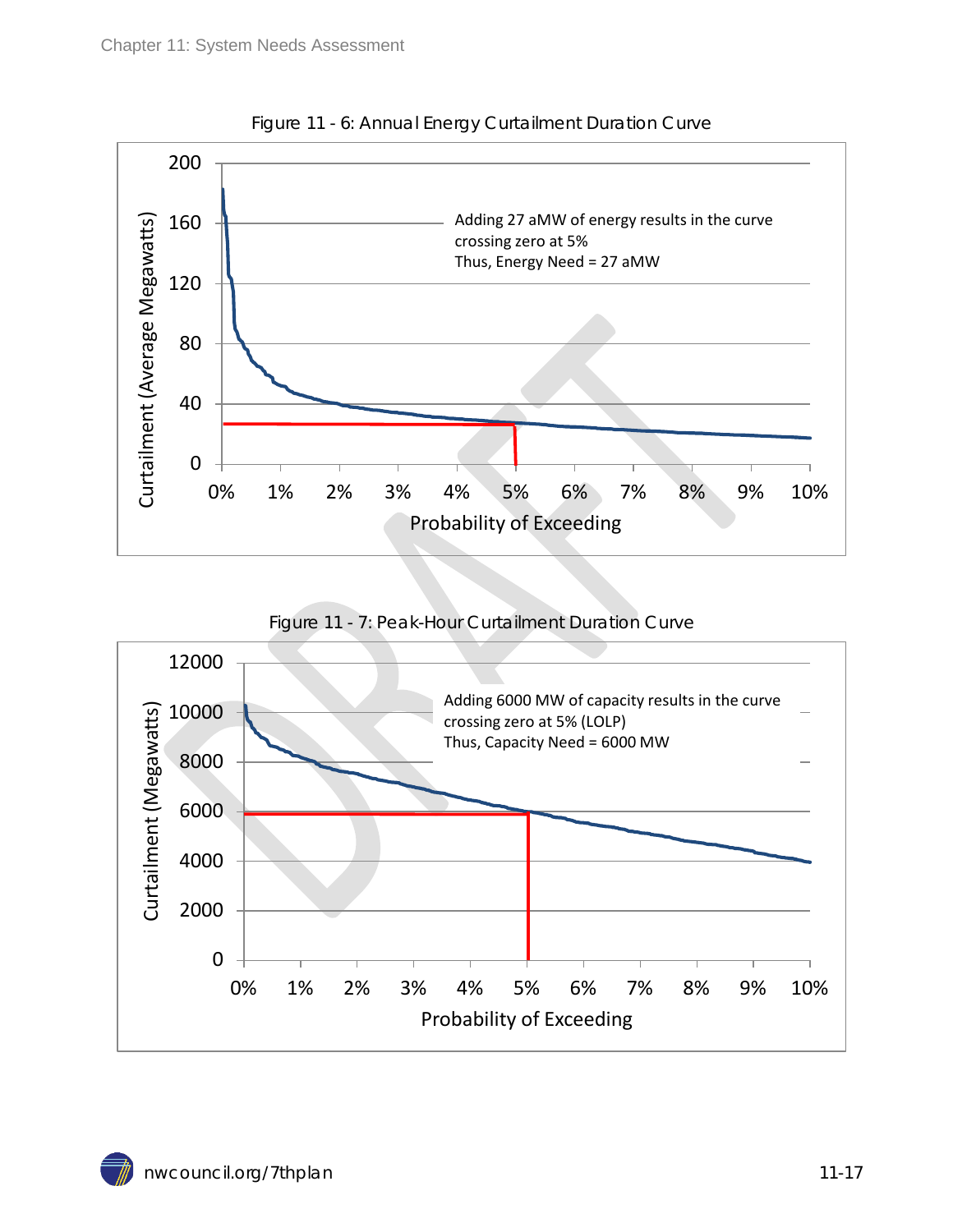<span id="page-17-0"></span>

Figure 11 - 8: Annual Energy Curtailment Duration Curve

Figure 11 - 9: Peak-Hour Curtailment Duration Curve

<span id="page-17-1"></span>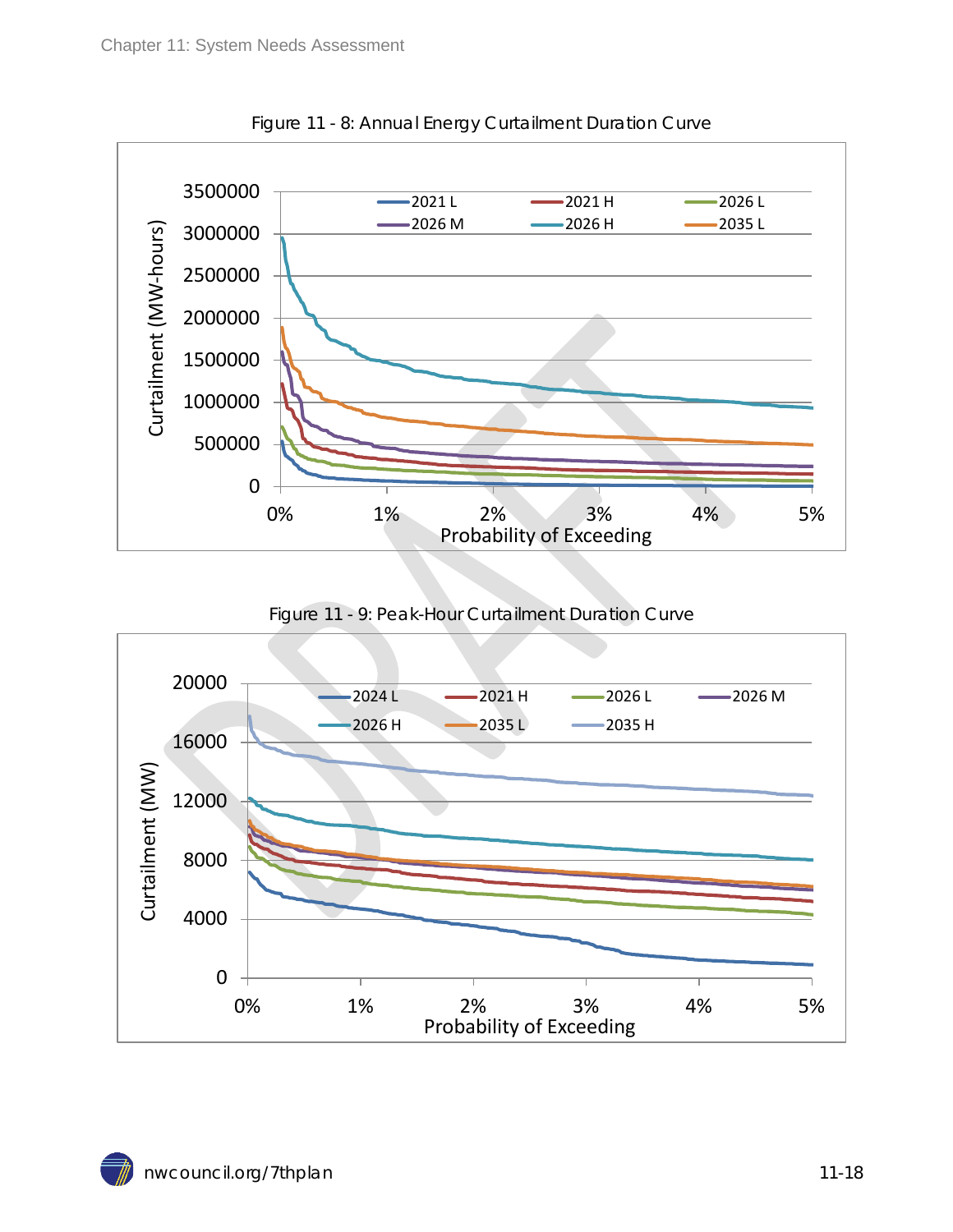<span id="page-18-2"></span>

| <b>Load Forecast</b> | 2021 | 2026 | 2035 |
|----------------------|------|------|------|
| Low                  |      |      | 55   |
| High                 | 15   | 105  | 800  |

Table 11 - 4: Energy Needs

Table 11 - 5: Capacity Needs

<span id="page-18-3"></span>

| <b>Load Forecast</b> | 2021 | 2026 | 2035  |
|----------------------|------|------|-------|
| Low                  |      | 1945 | 4315  |
| High                 | 3010 | 5850 | 10570 |

# <span id="page-18-0"></span>INCORPORATING SYSTEM NEEDS INTO THE PLAN

The resource needs assessment is valuable because it gives planners an indication of the range of potential energy and capacity needs the region may need over the next 20 years. Of course, the Council's resource strategy, which is developed with the aid of the Regional Portfolio Model, is a much more robust and adaptable plan that covers a wider range of future uncertainties. To better ensure that the RPM will produce a resource strategy that does not violate the Council's five percent LOLP adequacy standard and but also does not significantly overbuild, the energy and capacity needs identified in the GENESYS model are converted into adequacy reserve margins, which are used in the RPM as minimum resource build requirements.

## <span id="page-18-1"></span>Adequacy Reserve Margin (ARM)

The Adequacy Reserve Margin, in simple terms, is the amount of additional capacity and energy, relative to expected load, required to maintain an adequate power supply. It is similar to the planning reserve margin that utilities often use for long-term resource planning, except that the ARM is based on a probabilistic calculation of curtailments under uncertain future conditions. The ARM is measured in units of percent and is defined as the difference between the generating capability of rate-based resources (including the amount of new capacity and energy needed for adequacy) and expected load divided by the load. Table 11 - 6 provides an example of the ARM calculation for both energy and capacity.

In that table, resources are aggregated by similar types. The additional amount of capacity and energy needed to comply with the Council's adequacy standard are listed as separate line items. For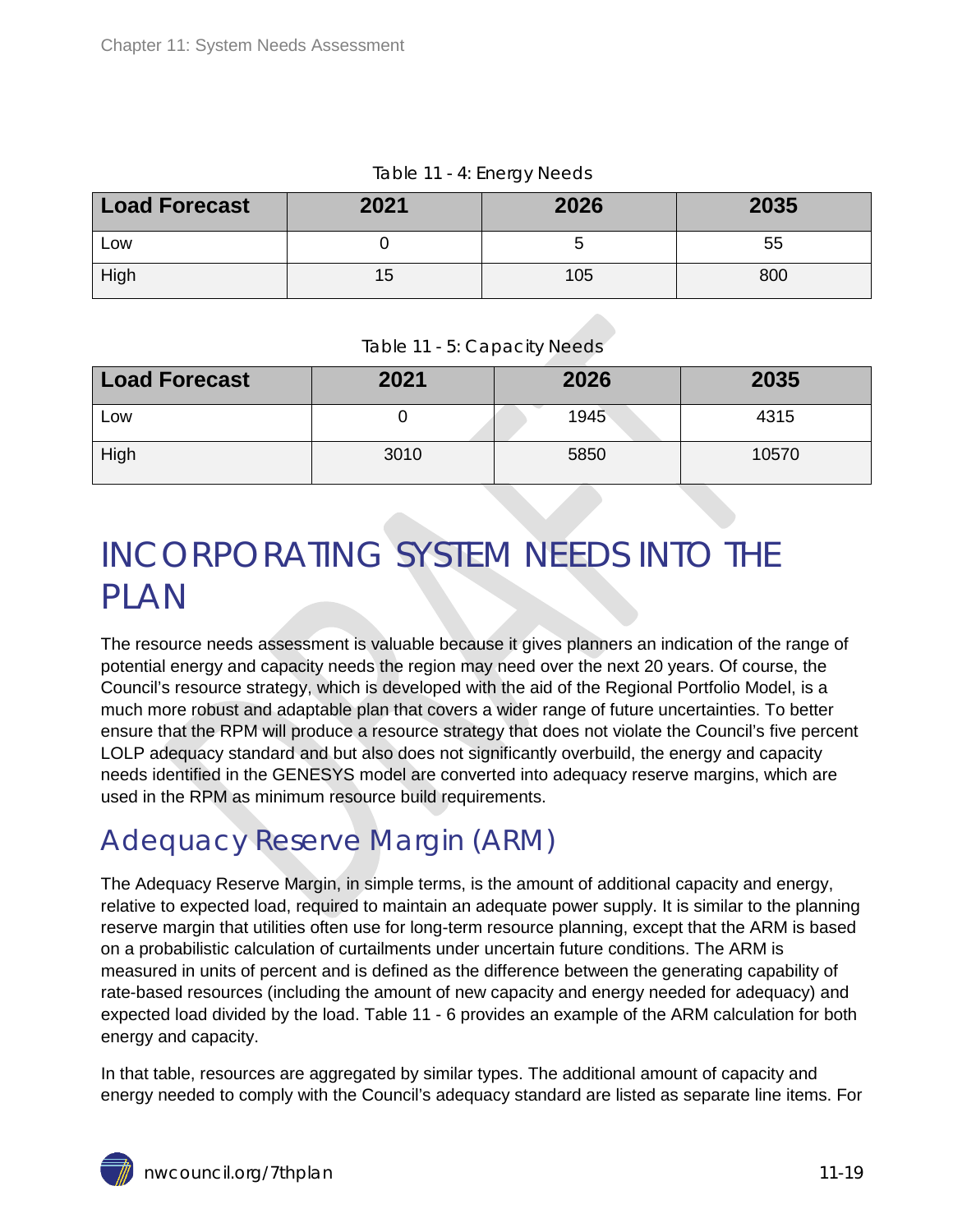the 2026 medium load growth forecast, an additional 1,000 megawatts of capacity is required, making the resulting ARM 2.7 percent. This means that the adequacy standard requires the peaking capability of resources in 2026 to be102.7 percent of the expected peak load in that year.

The energy adequacy reserve margin, as shown in Table 11 - 6, is negative, meaning that on an annual average basis, the energy supply can be deficit and still meet the adequacy requirement. Although this may seem strange, this result is similar to results from simple load-resource balance calculations. Because the ARM only counts firm resources, it does not account for the nearly 3,000 megawatts of in-region IPP capability or the 2,500 megawatts of winter import capability. It also does not include the effects of using borrowed hydro. The 2026 power supply requires only about 50 average megawatts of additional energy to meet the five percent LOLP standard, which results in a negative 3.1 percent value for the energy ARM. This means that the adequacy standard requires the energy capability of resource in 2026 to be 96.9 percent of the expected load in that year.

The ARMs for both energy and capacity are fed into the RPM model as minimum build requirements for adequacy. In other words, as the RPM steps through the study horizon years, it will build sufficient resources to ensure that the minimum ARM requirements for both energy and capacity are met. In theory, resulting resource mixes should prove to be adequate.

Tables 11 - 7 and 11-8 show the ARM for energy (ARM<sub>E</sub>) and capacity (ARM<sub>C</sub>) values for various future years and for specific load growth paths. As evident from those tables, the ARMs are not constant through time. A second interesting observation is that while the capacity ARM increases over time, the energy ARM decreases.

It is yet to be determined why the ARM values are not constant but the hypothesis is that they are related to the magnitude of load or perhaps to the load-resource balance. To test this hypothesis, ARMs were plotted as a function of load. Figure 11 - 10 shows the relationship between the energy ARM and the first quarter average energy load. Figure 11 - 11 shows the relationship between the capacity ARM and the first quarter single-hour peak load. It appears from Figure 11 - 10 that the energy ARM's relationship with energy load is quite robust, with an R-squared value of about 0.98. The relationship between the capacity ARM and the single-hour peak load in Figure 11 - 11 is not as robust, with an R-squared value of only about 0.6. Figure 11 - 12 shows the relationship between the capacity ARM and the capacity load-resource balance. Unfortunately, this relationship does not improve the predictability of the ARM based on a measurable parameter.

If a robust relationship could be found between the ARM and some easy to calculate parameter, that relationship could be incorporated into the RPM to provide a dynamic value for both the energy and capacity ARMs. Because that relationship has not yet been found and vetted, the Council chose to use the mid-study-horizon (2026) ARM value, averaged over the high, medium and load forecasts for that year.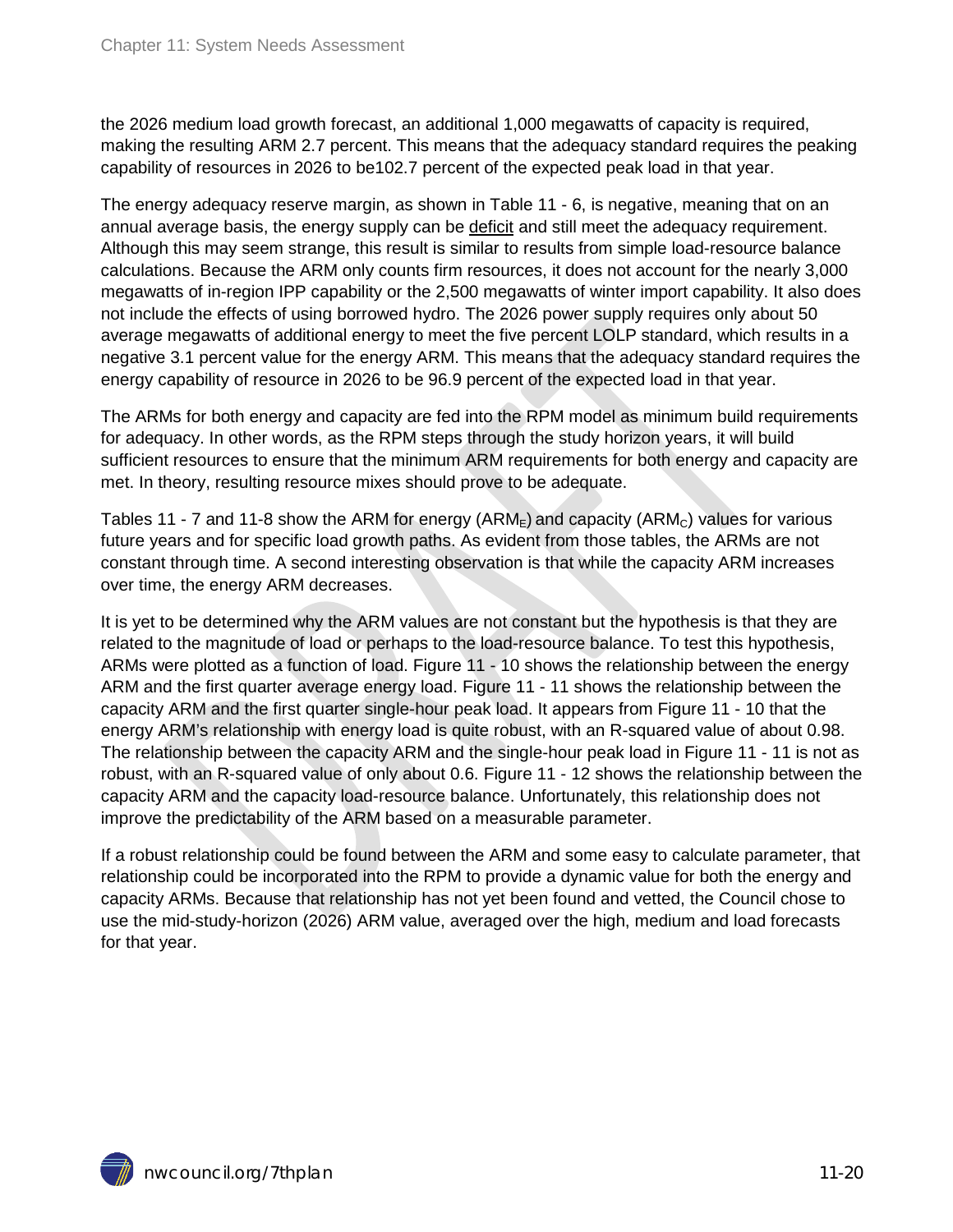<span id="page-20-0"></span>

| Capacity - Adequacy Reserve Margin (ARM <sub>c</sub> ) |                                              |  |         |  |
|--------------------------------------------------------|----------------------------------------------|--|---------|--|
| <b>Resource</b>                                        | <b>ARM<sub>c</sub></b> Calculation           |  | Jan-Mar |  |
| Thermal                                                | Winter Capacity $*$ (1 – Forced outage rate) |  | 11594   |  |
| Wind                                                   | 5% of Nameplate                              |  | 227     |  |
| Hydro                                                  | 10-hr Sustained Peak (1937)                  |  | 18785   |  |
| Firm contracts                                         | 1-Hour Peak                                  |  | $-167$  |  |
| <b>Capacity Need</b>                                   |                                              |  | 4,000   |  |
| <b>Total Resource</b>                                  |                                              |  | 34438   |  |
|                                                        |                                              |  |         |  |
| Load                                                   | 1-Hour Expected Peak                         |  | 33521   |  |
| L/R Balance                                            | Resource - Load                              |  | 917     |  |
| ARM <sub>c</sub>                                       | (Resource - Load)/Load                       |  | 2.7%    |  |

#### Table 11 - 6: Example of an ARM Calculation (2026 Medium Case)

| Energy - Adequacy Reserve Margin (ARME) |                                                                |         |  |  |
|-----------------------------------------|----------------------------------------------------------------|---------|--|--|
| <b>Resource</b>                         | <b>ARM<sub>F</sub></b> Calculation                             | Jan-Mar |  |  |
| Thermal                                 | Winter Capacity * (1 – Forced outage rate * (1 - Maintenance)) | 10963   |  |  |
| Wind                                    | 30% of Nameplate                                               | 1360    |  |  |
| Hydro                                   | Critical Year Hydro (1937 FELCC)                               | 10642   |  |  |
| Firm contracts                          | Period Average                                                 | $-200$  |  |  |
| <b>Energy Need</b>                      |                                                                | 50      |  |  |
| <b>Total Resource</b>                   |                                                                | 22813   |  |  |
|                                         |                                                                |         |  |  |
| Load                                    | Period Average (weather normalized)                            | 23536   |  |  |
| L/R Balance                             | Resource - Load                                                | $-722$  |  |  |
| ARM <sub>E</sub>                        | (Resource - Load)/Load                                         | $-3.1%$ |  |  |

#### Table 11 - 7: Energy ARM (%)

<span id="page-20-1"></span>

| <b>Energy ARM (%)</b> | 2021 | 2026   | 2035    |
|-----------------------|------|--------|---------|
| LOW                   |      |        | -3.6    |
| Medium                |      | $-3.1$ |         |
| High                  | -2   | -7.3   | $-14.0$ |

#### Table 11 - 8: Capacity ARM (%)

<span id="page-20-2"></span>

| <b>Capacity ARM (%)</b> | 2021      | 2026 | 2035 |
|-------------------------|-----------|------|------|
| Low                     | $-2.$     | 2.6  | 4.6  |
| Medium                  |           | 2.7  |      |
| High                    | 1 2<br>ن. | 3.8  | 6.   |

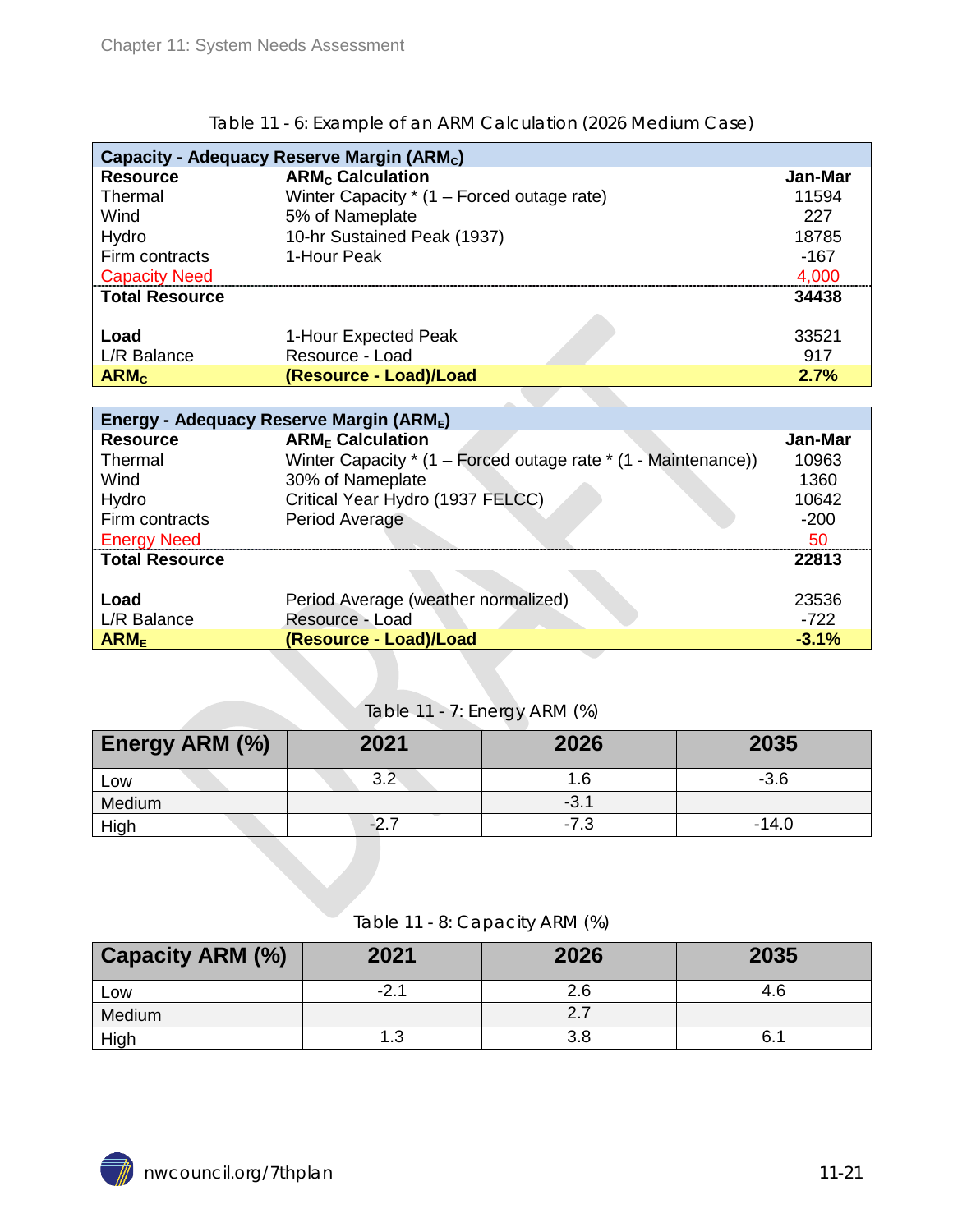<span id="page-21-0"></span>

Figure 11 - 10: Energy ARM vs. First Quarter Energy Load

<span id="page-21-1"></span>

Figure 11 - 11: Capacity ARM vs. First Quarter Single-Hour Peak Load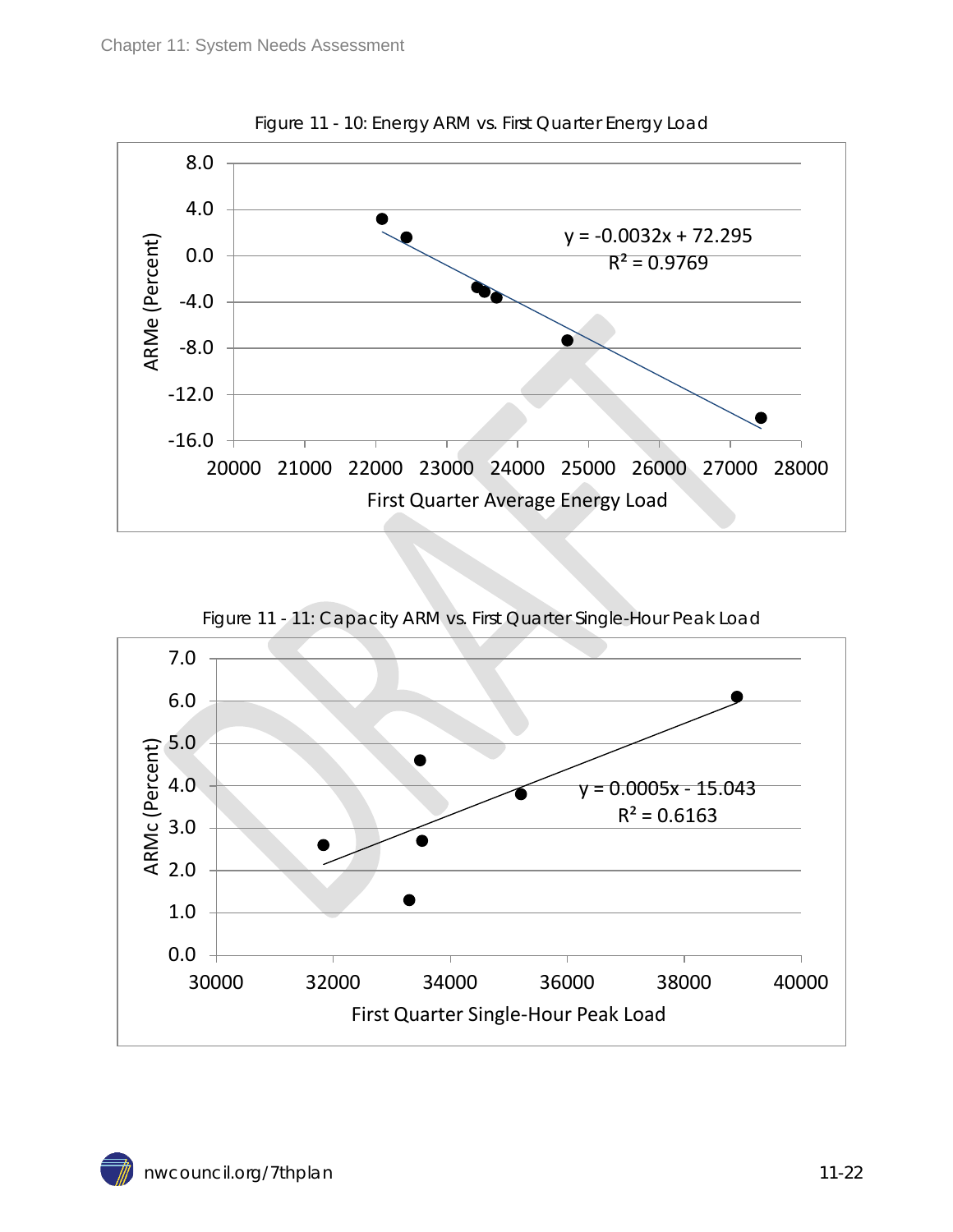<span id="page-22-1"></span>

Figure 11 - 12: Capacity ARM vs. Load-resource Balance

## <span id="page-22-0"></span>Associated System Capacity Contribution

As discussed earlier in this chapter, the Council has developed a new method to better assess the specific energy and capacity needs of future power supplies. The new method uses the projected likelihood and magnitude of future curtailments, simulated by the Council's GENESYS model, to calculate how much new capacity and new energy is required to keep the power supply adequate.

In past plans, the Council estimated future needs<sup>[10](#page-15-0)</sup> by determining how much of a load reduction (in percent) was required to satisfy the Council's adequacy standard and, in parallel studies, how much new generating resource (combined-cycle combustion turbine) was needed to do the same. However, load reductions and new generating resource additions both provide different amounts of energy and capacity components. So, while these analyses are useful in assessing the general magnitude of inadequacy, they do not provide a precise estimate of the specific amount of energy and capacity needed to bring the power supply into adequacy compliance. The Council's new method provides specific amounts of capacity and energy needed for adequacy. And, as was discussed earlier, these values are used to calculate the adequacy reserve margins used by the Regional Portfolio Model.

 $10$  This is not to be confused with developing a resource acquisition strategy. It is simply an estimate of potential future needs, which is useful when evaluating various resource strategies.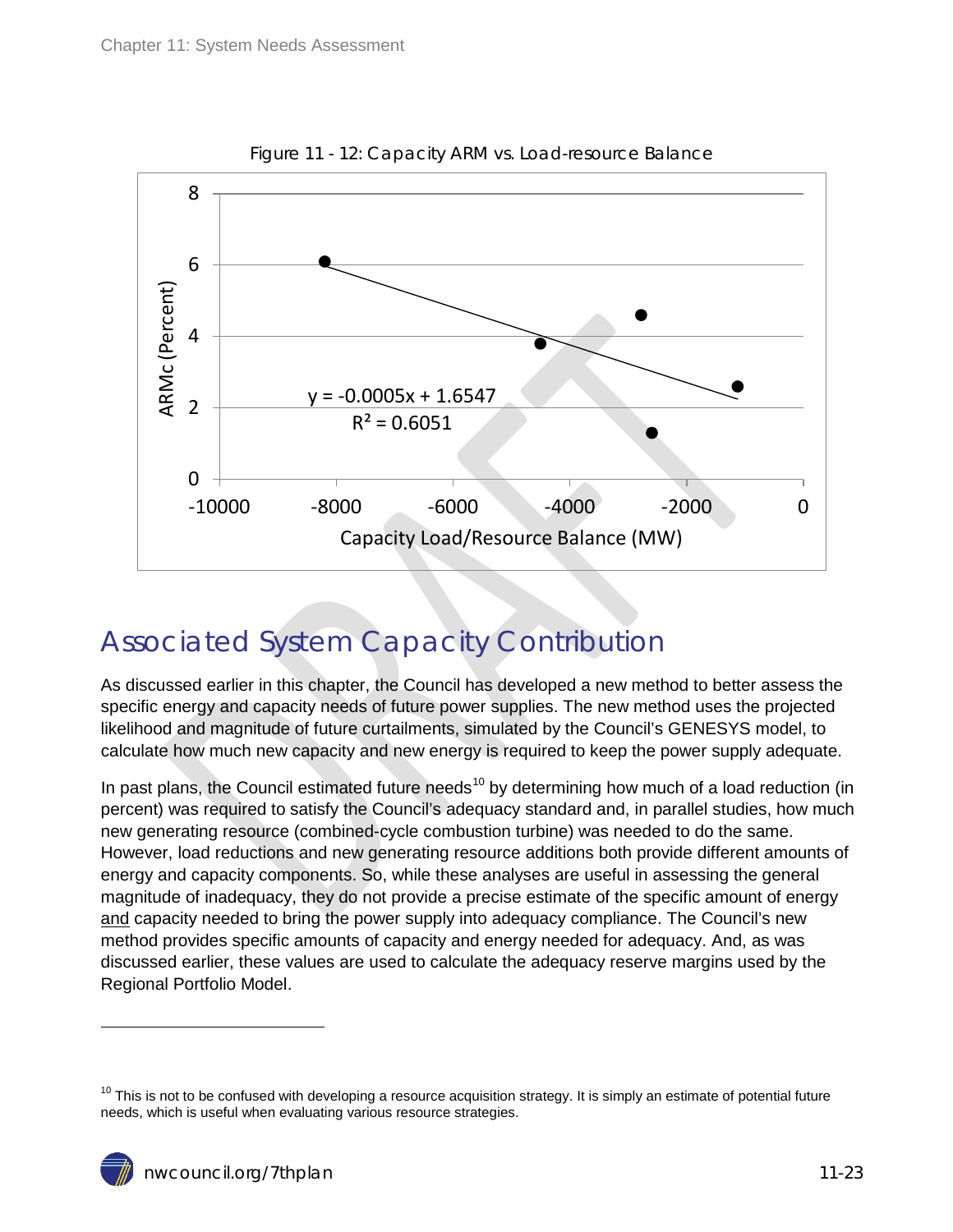It was discovered, however, that using the ARMs as the only adequacy threshold in the RPM led to overbuilt supplies. This is because the RPM does not explicitly model the effects of hydro-thermal interactions (or more specifically the effects of system storage). For example, suppose that the capacity need for a particular scenario is 5,850 megawatts (as derived by the Council's new methodology). GENESYS, which does explicitly model hydro-thermal interactions, shows that adding 5,850 megawatts of new combined-cycle turbine capacity leads to an LOLP of almost zero – meaning that the supply is overbuilt. This occurs because the turbines add more energy generating capability to the system than needed for adequacy. This additional energy capability allows the hydroelectric system to shift some of its generation into the hours of greatest need, thereby increasing the system's ability to provide more capacity.

Running iterative studies using GENESYS indicates that only 4,400 megawatts of new turbine capacity is needed to bring the LOLP down to the five percent standard. Thus, 4,400 megawatts of new combined-cycle turbine capacity provides the equivalent of 5,850 megawatts of new system capacity – a ratio of about 1.3. To compensate for the lack of a dynamic hydro algorithm in the RPM, capacity contributions for combined-cycle turbines and for energy efficiency are increased to account for their added system capacity benefits. This capacity multiplier is referred to as the Associated System Capacity Component. The ASCC for a combined-cycle turbine is 1.3 times its nameplate capacity and the ASCC for energy efficiency is 1.2 times it peak savings. Thus, when the RPM assesses whether the power supply meets the Council's adequacy standard (i.e. meets the minimum ARM build requirement), it knows that turbines and energy efficiency capacity contributions are higher than their nameplate values.

## <span id="page-23-0"></span>Confirming that the RPM Produces Adequate Supplies

Ensuring that the Council's long-term resource strategy will lead to adequate supplies is a separate issue from assessing the adequacy of the existing power system. This section describes how those analyses differ and how the Council's resource adequacy standard is incorporated into its planning models to ensure the adequacy of future power supplies.

The Northwest resource adequacy standard is based on a probabilistic metric defined by the Council that indicates whether existing resource capability is sufficient to meet firm loads through the next five years. That assessment takes into account only existing resources, targeted energy efficiency savings and new resources that are expected to be completed and operational during that time period. If a deficiency is identified, then specific actions are initiated. Those actions include reporting the problem, validating load and resource data and identifying potential solutions. This process is intended to be an early-warning for the region that indicates whether the capability of the existing power system sufficiently keeps up with load.

Although similar, an adequacy assessment for a resource strategy differs in significant ways. First, a resource strategy spans a much longer time period, namely 20 years. Second, a strategy implies that resource development will be dynamic, in other words, resource development depends on what future conditions are encountered. The adequacy of a single resource plan (i.e. the resource construction dates for a specific future) can be assessed, but that is not the same as assessing the adequacy of the strategy itself.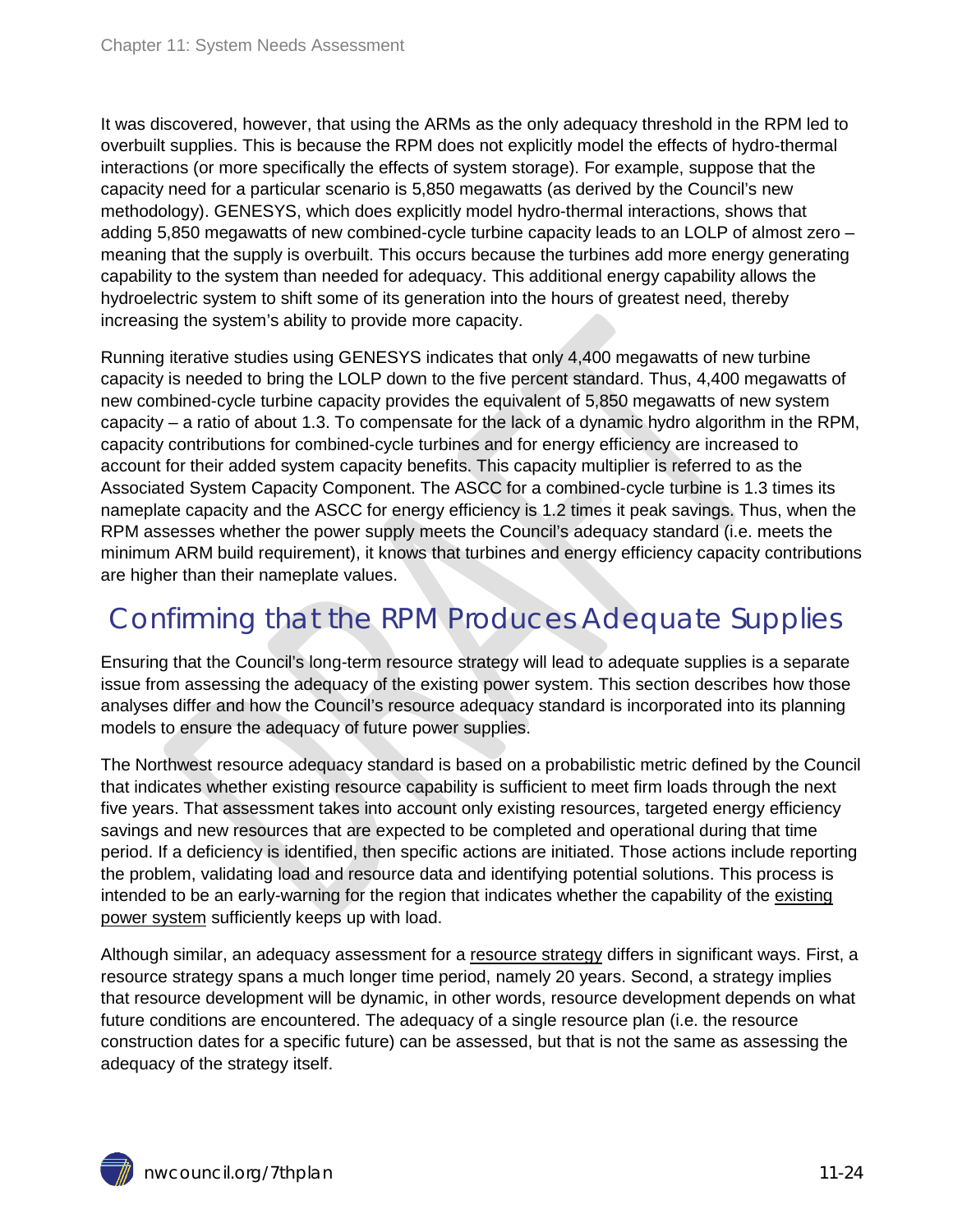To ensure that the power plan's resource strategy will provide an adequate supply, adequacy reserve margins have been added to the portfolio model as minimum resource acquisition limits. In other words, if the model's economic resource acquisition does not measure up to the energy or capacity ARM thresholds; new resources will be added until ARM conditions are satisfied. When checking to see if the capacity ARM is satisfied, the associated system capacity contributions for combined-cycle turbines and for energy efficiency savings are used.

In order to test that the ARM requirement produces an adequate supply, the LOLP for specific years out of specific futures from the RPM analysis can be assessed. The test is considered successful if the LOLP is close to the Council's five percent standard. In practice, however, due to the "lumpiness" of resource size and due to lead-time considerations and uncertainty in load, a test would be considered successful if the resulting LOLP falls within a range of about three to five percent.

To date, one test has been run. The adequacy of the 2026 power supply from the RPM's 781<sup>st</sup> iteration (simulation) was tested. The resulting LOLP was 4.4 percent, very close to the Council's standard of five percent, implying an adequate supply.

A second test was performed to evaluate the effects of the associated system capacity contribution parameter. This second test was identical to the one above except that the ASCC values were left off. The resulting LOLP (for 2026 of the RPM's 781 $^{\rm st}$  iteration) was 0.3 percent – out of the success range. This means that the RPM was overbuilding and provides confirmation that the ASCC values must be included in the ARM test for adequacy in the RPM.

### <span id="page-24-0"></span>ARM vs. Planning Reserve Margin

As previously mentioned, the ARM is very similar to the more common planning reserve margin (PRM) used by most utilities for long-term resource planning. The PRM defines the amount of surplus capacity needed (above expected peak-hour load) to cover variations in loads and resources due to uncertain future conditions. Theoretically, building sufficient resources to meet the PRM should provide an adequate supply.

In practice the PRM has generally been developed using a "building block" approach. That is, additional reserves are added to the operating reserve to cover extreme temperatures and other future uncertainties.

For example, the Northwest Power Pool starts with an operating reserve of 7 to 8 percent (to cover contingencies and regulation). It then adds another 3 to 10 percent to cover prolonged resource outages. To that, it adds 1 to 10 percent to cover variations in weather, economics, general growth and new plant delays. The final planning reserve margin ranges from 11 to 28 percent for all future years.

The Western Electric Coordinating Council (WECC) also has used a building block approach to developing its PRM. The WECC begins with a 6 percent contingency reserve and adds to that five percent for regulation, four percent for additional outages and three percent for temperature variation. Their final PRM is 18 percent.